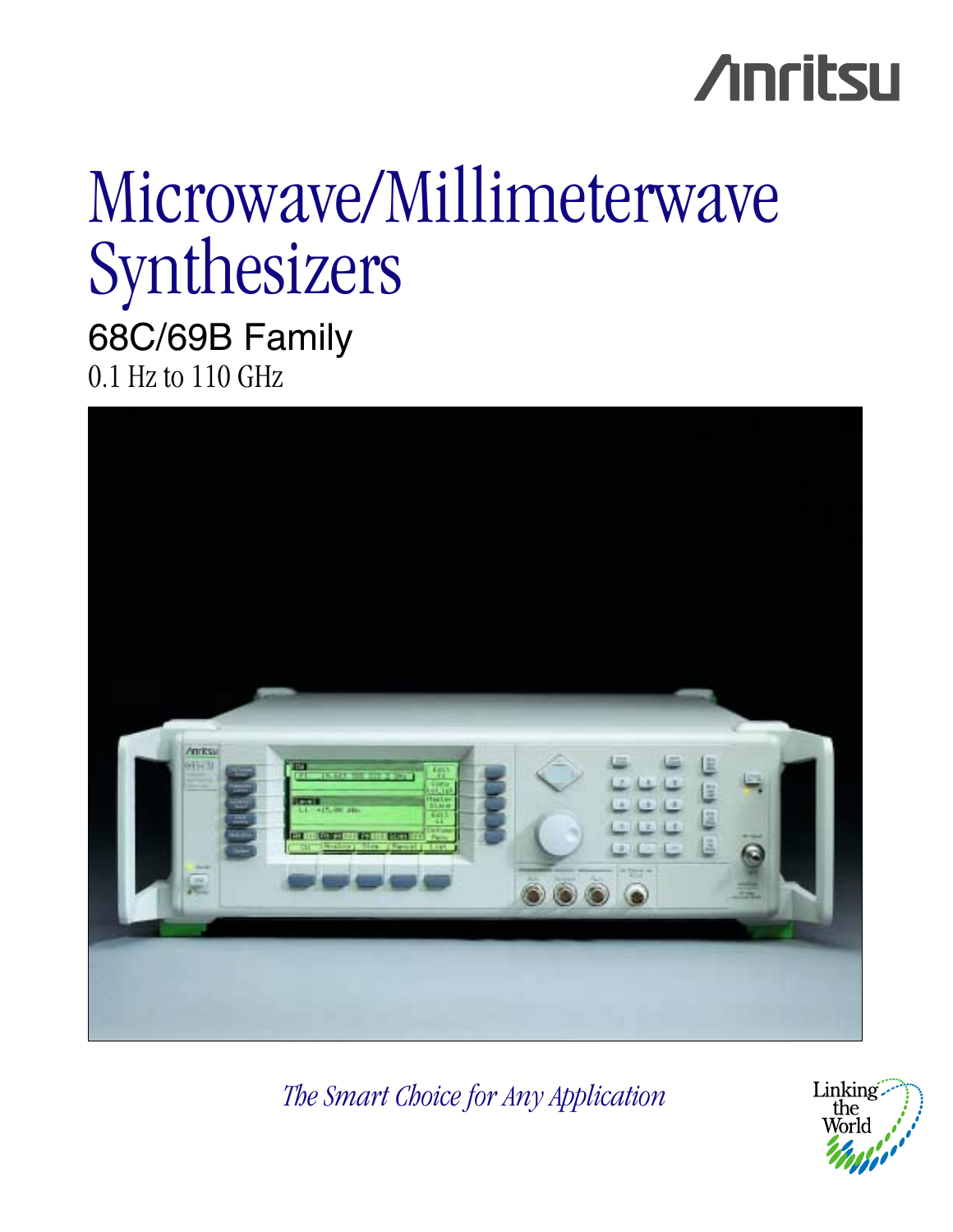# **VALUE WITHOUT COMPROMISE**

Your microwave signal generation requirements have never been tougher, and yet your capital equipment budget has never been tighter. You need the most value you can get in a synthesizer, but you can't compromise performance. You need a synthesizer that meets today's needs yet can be upgraded at a reasonable cost to satisfy future requirements without shattering your test equipment budget. Anritsu's 68C/69B series of synthesizers deliver the highest performance and the highest value available today. Match your application to one of these source types:

# **Anritsu Synthesized CW Generators**

These basic signal sources provide accurate outputs over a wide frequency and power range for Local Oscillator duty and other CW applications.

- Broad frequency coverage including 0.1 Hz to 65 GHz in a single coax output
- Ultra-low SSB phase noise and spurious
- +17 dBm guaranteed leveled power to 20 GHz
- 0.1 Hz optional frequency resolution
- <5 ms switching time for <100 MHz sweep steps
- Digital frequency sweep and digital power sweep
- Wide dynamic range with accurate output levels
- Intuitive, menu-driven front panel

### **Anritsu Synthesized Signal Generators**

All the features of the CW generators plus analog sweep and external modulation for network analysis and A.T.E. applications.

- Fast analog sweep
- External FM, locked or unlocked
- External AM, log or linear



### **High Performance Signal Generators**

The ultimate in full-function signal generation. They provide all the features of the other families along with comprehensive, high-performance modulation for signal simulation applications. Additional features in these units include:

- Internal pulse generator with swept delay capability for moving target simulation
- Flexible pulse triggering including free-run, delayed, gated, and composite
- 0 to 90% AM, log or linear, over DC to 100 kHz rates
- Four FM modes for up to 10 MHz at 8 MHz rates or 100 MHz deviation at 100 Hz rates
- Optional phase modulation (ΦM) up to 400 radians at 1 MHz rates
- Internal AM, FM, and  $\Phi$ M generators, each with 7 modulating waveforms
- Optional user-defined, downloaded complex modulation
- Optional AM SCAN modulator with 60 dB modulation depth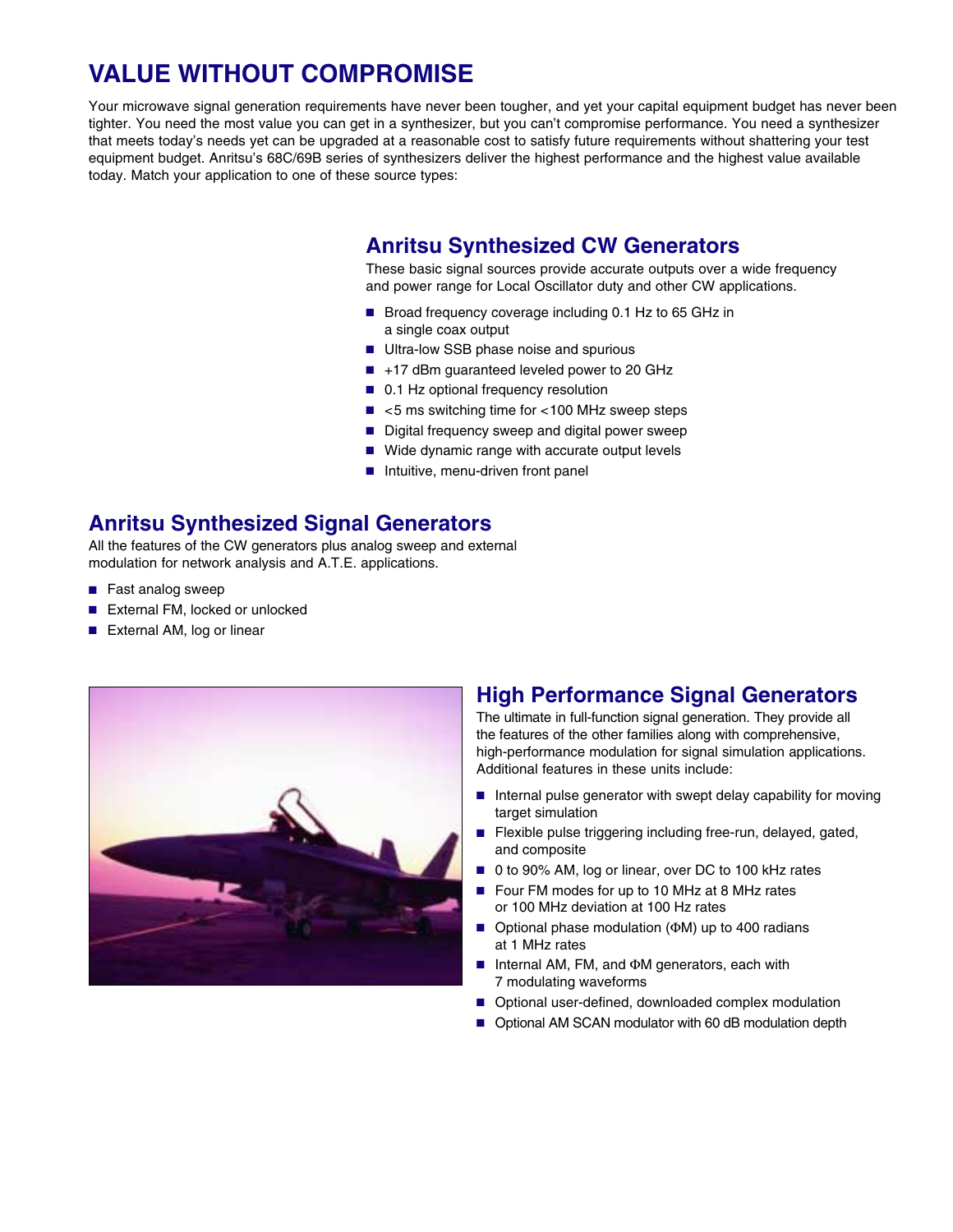

#### *Comprehensive Modulation*

*for complex signal simulation. Internal modulation sources provide seven modulating waveforms plus user-defined modulation.*

### *Softkey Menus*

*lead you step-by-step to the desired instrument setup. Intuitive menu flow virtually eliminates opening the operating manual! (Open it anyway, there's other good information in it.)*

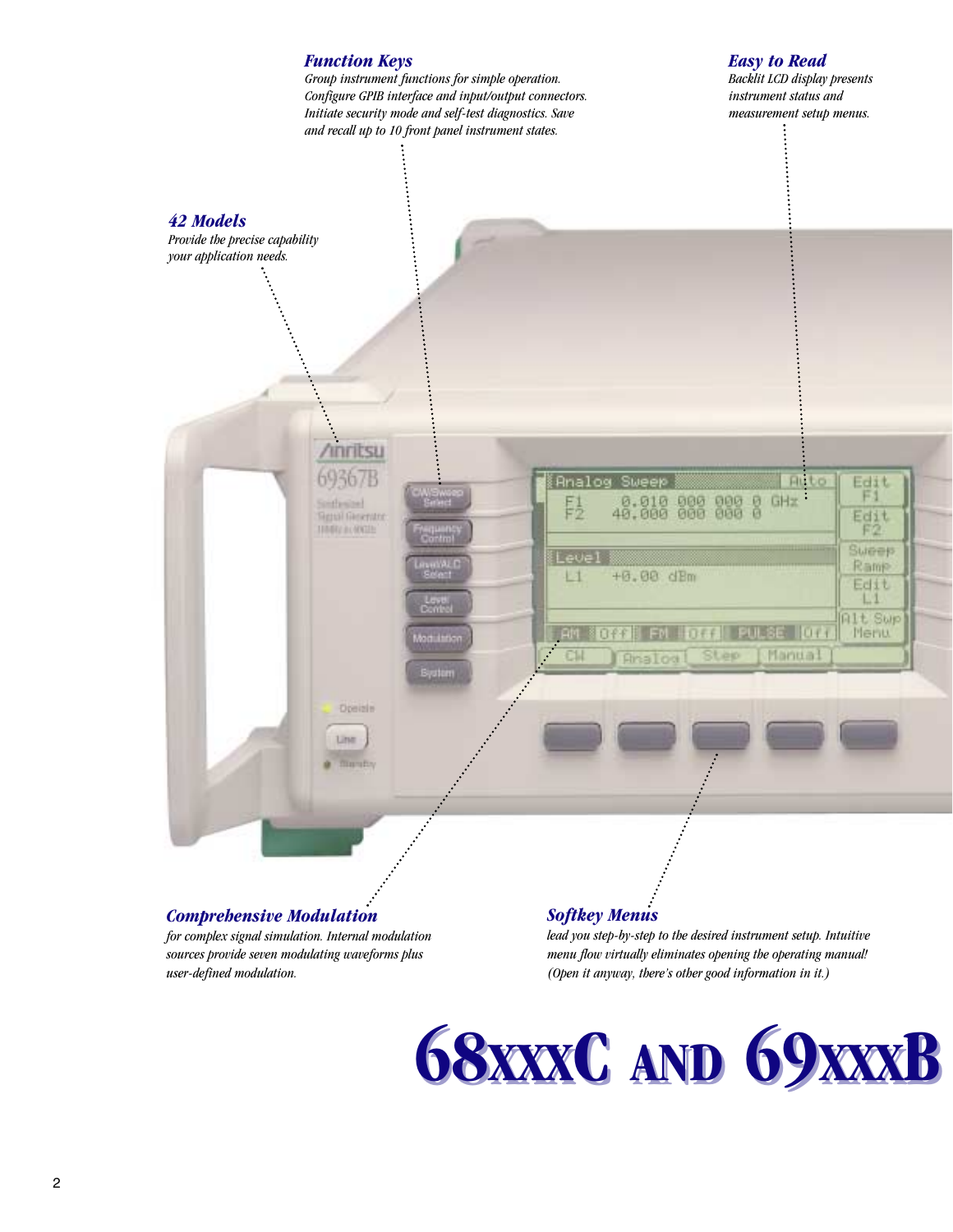# *Conveniently Enter At 13.3 cm High and Edit Parameters You get maximum performance in with the numeric keypad, the minimum A.T.E. rack space. cursor/increment-decrement key, or rotary data knob.*  $\ddot{\cdot}$ **Coar** 驱航 B 图 5 z 6 三日  $\overline{2}$ 3 **INF-Dutjuin** 推進 o **KAnderback ALC IN EMI** Mitt

#### *Set Frequency from 0.1 Hz to 65 GHz in 0.1 Hz Steps. Set power levels from +17 to -120 dBm in 0.01 dB steps.*

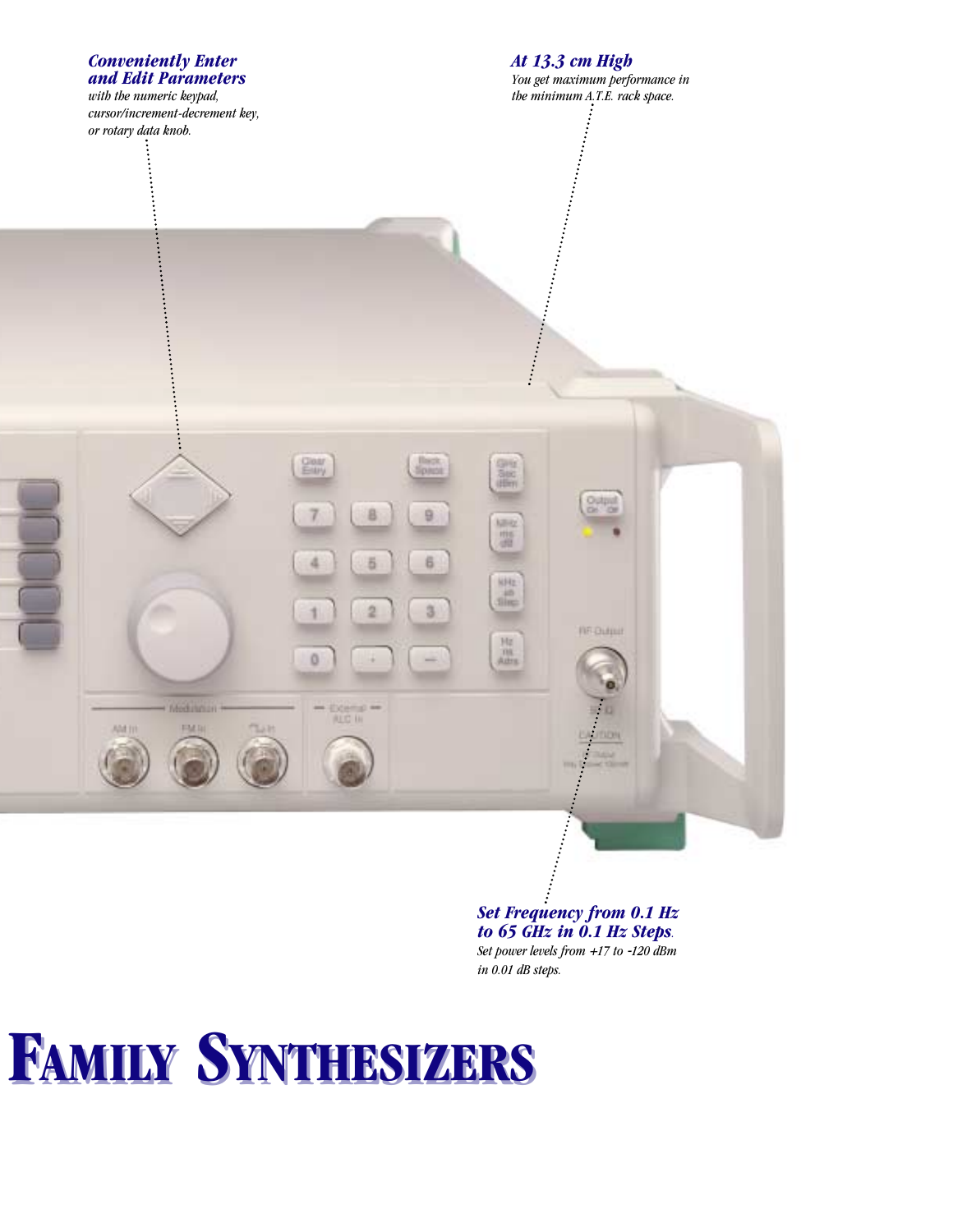# **42 MODELS MATCH ANY REQUIREMENT**

The 68C/69B's common, configurable platform allows Anritsu to configure a synthesizer that matches your requirements. Whether you need a basic synthesized CW generator for local oscillator use, or a full-featured configured 65 GHz signal generator with analog sweep and user-defined modulation, or anything in between. Anritsu has a synthesizer that matches your needs. Every model is easily upgraded to higher performance if your requirements change. You can't go wrong! Select the synthesizer that is right for your applications today. Economical upgrades ensure that your 68C/69B synthesizer will continue to satisfy your changing test requirements.

# **FROM THE BASIC**

In local oscillator and other basic-signal applications, you need high output power, low phase noise, excellent frequency stability and low spurious signal levels. The 69017B provides +17 dBm output power while ultra-low SSB phase noise and spurious signals below –60 dBc preserve signal fidelity. Oven-stabilized internal reference oscillators with <5x10–10 per day frequency stability keep you on channel. When you need to add broader frequency coverage, modulation, or frequency and power sweep, simply upgrade to the performance you need.



# **TO THE ULTIMATE**



Anritsu's 69397B synthesized signal generator provides the broadest frequency coverage and lowest phase noise today, 0.1 Hz to 65 GHz in a single instrument! If even 65 GHz is not sufficient, Anritsu millimeter wave source modules can extend your frequency range to 110 GHz with greater than 0 dBm output power. Of course, not everyone needs 65 GHz which is why we also offer models to 8.4, 20, 40, 50 and 60 GHz. And every model is upgradeable with our economical upgrades.

High output power, power sweep analog and digital frequency sweep, the most comprehensive internal modulation, the broadest frequency coverage and the lowest phase noise on the planet make the 69397B the signal source of choice in your most stringent applications.

# **INTERCHANGEABLE VIRTUAL INSTRUMENTS STANDARD**



**VIRTUAL INSTRUMENTS** 

The IVI standard defines a standard instrument driver model that enables instrument interchangeability and interoperability without software changes. Anritsu's IVI-driver supported synthesizer minimizes instrument development and maintanence cost through the use of IVI-standard interfaces as well as instrument-specific interfaces for unique instrument features. The IVI standard provides a single driver that supports the common application development environments such as Visual Basic, Visual C++, and Labview. The flexible I/O model supports new communication technologies such as USB and Firewire.

Anritsu Corporation leads the way with IVI technology, having released the first COM-based IVI driver supporting the Signal Generator instrument class, and includes the driver with every 68C and 69B series synthesizer. As an active member of the IVI Foundation, Anritsu supports the Foundation's drive toward instrument driver standardization as a powerful means of delivering interchangeable ATE instrumentation solutions.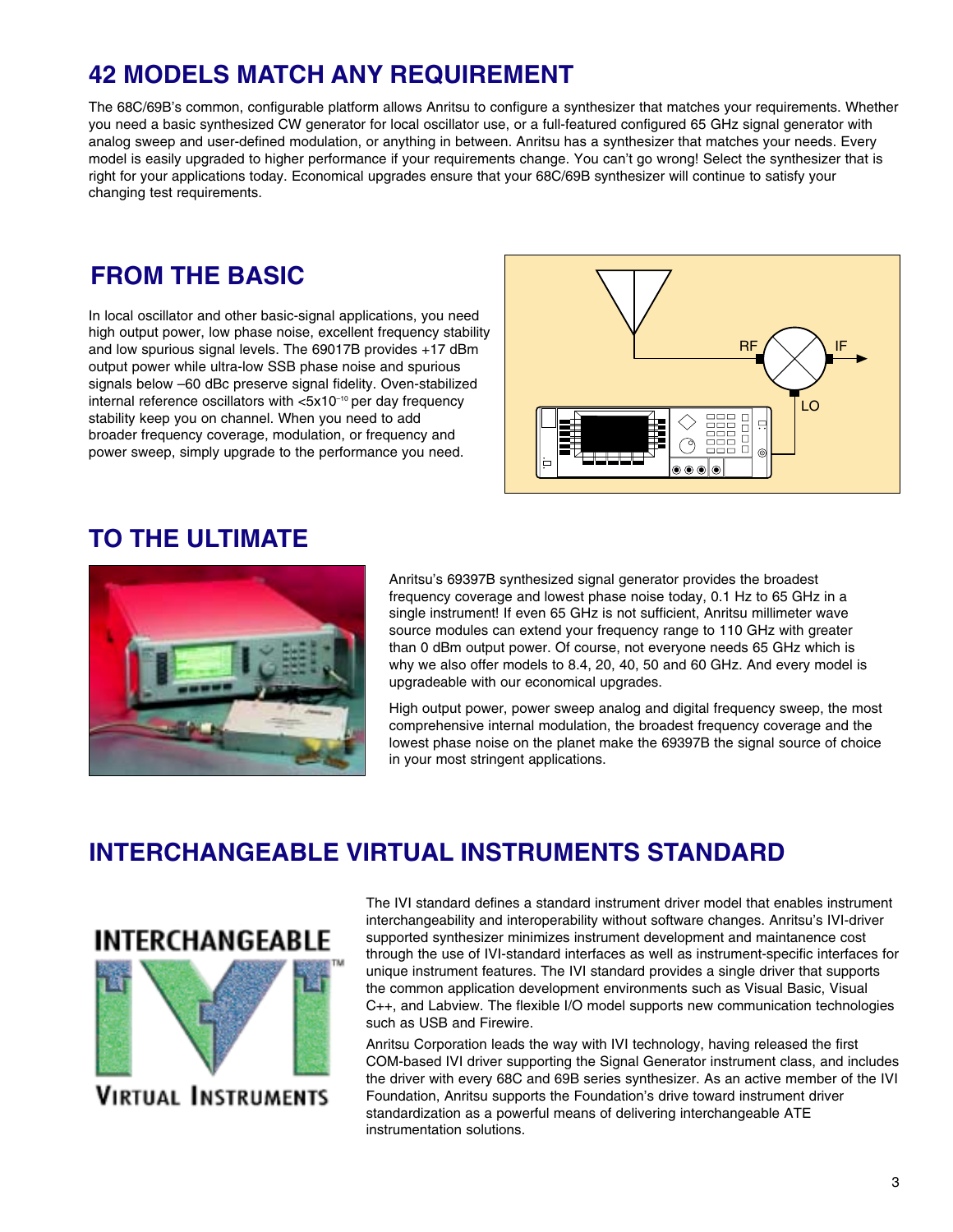# **PERFORMANCE WITHOUT PEER**



Anritsu's 69000B series utilize state-of-the-art technology to deliver extremely low SSB phase noise. These units are ideal as low-jitter clocks, references for LASER and other optical applications, and in high-bit-rate digital modulation systems where low phase noise is a critical specification.

### **One-box, Ultra-clean RF and Microwave Signal Solutions**

The Anritsu "El Toro" synthesizers are now available with the new ultra-low phase noise Digital Downconverter. The new DDC offers ultra-low SSB phase noise in the 10 MHz to 2.2 GHz frequency range, where the highly congested communication bands require extra clean signals. The DDC phase noise performance is typically 30-50 dB better than other microwave synthesizers and comparable to the best RF synthesizers in the market.

The Digital Downconverter produces 10 MHz to 2.2 GHz signals by successive binary division of the synthesizer's microwave drive signal, so the DDC does not introduce non-harmonic spurious, which is a problem in mixer-based downconverters. Also, phase perturbations of the carrier are reduced with each successive frequency division, so phase noise decreases as the output frequency is decreased.

Now with the new DDC, Anritsu synthesizers are true one-box solutions for ultra-clean RF and microwave signal generation, offering outstanding performance in applications that previously required a separate RF synthesizer.



# **Automatic Test Equipment**

The Anritsu 68C/69B series are your best choice for A.T.E. applications. They pack the highest performance available in a single 13.3 cm package to minimize rack space. High output power assures adequate signal strength to the device under test even after A.T.E. switching and cabling losses. Accurately leveled output power to –120 dBm in 0.01 dB steps facilitates receiver sensitivity measurements. Fast 5 ms switching time maximizes system throughput. Internal list mode frees the A.T.E. controller to perform measurement analysis tasks. Optional SCPI programmability and free application drivers, including the IVI-COM driver and National Instruments LabView® drivers, save you time and money in code generation and maintenance.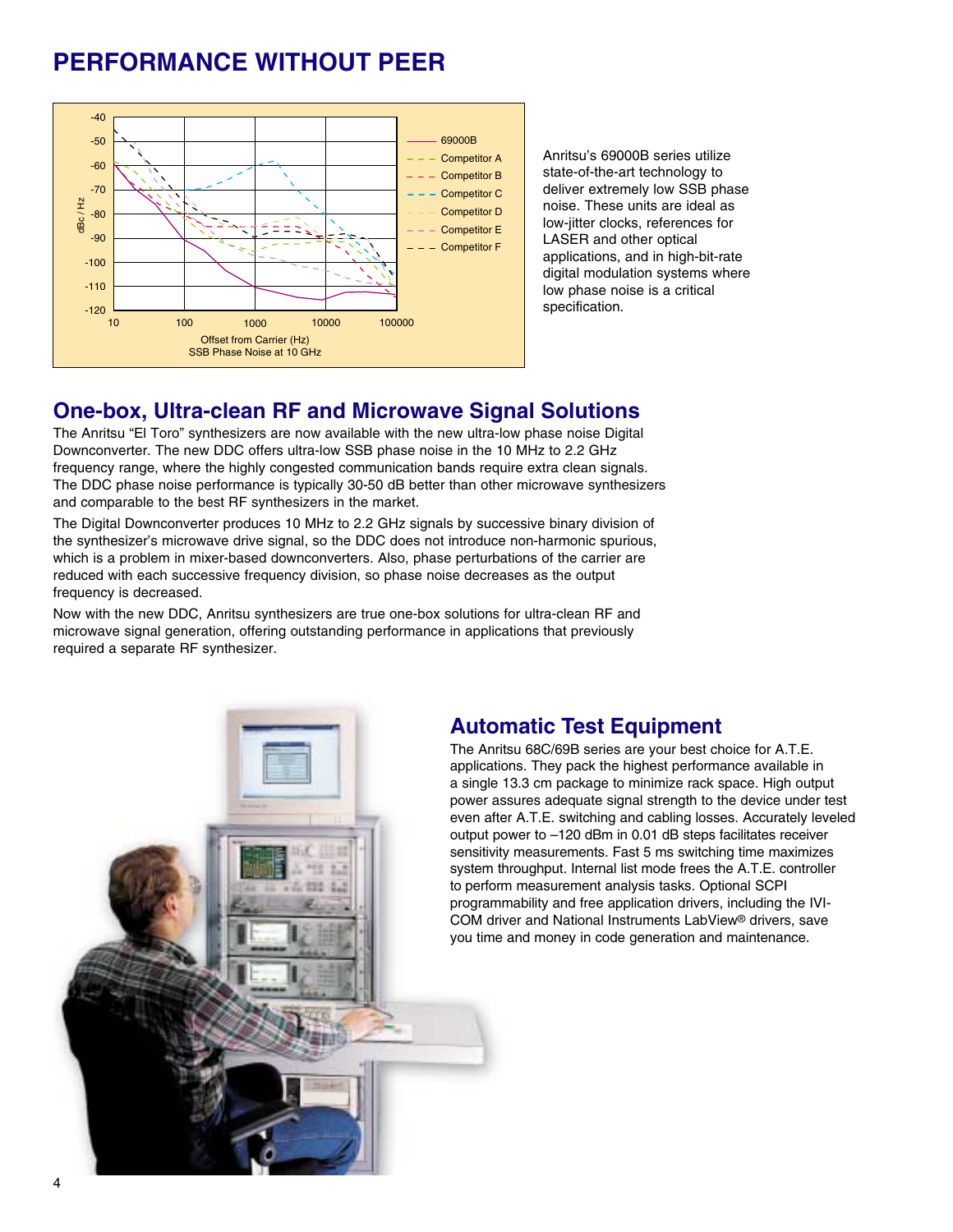# **IN EVERY APPLICATION**

# **Perfect for Component Test**

The 68100C series are your ideal component test signal sources. Analyze key communications, electronic warfare and RADAR components at baseband, IF and carrier frequencies to 65 GHz. Analyze extremely high-Q components with the optional 0.1 Hz frequency resolution. Step sweep mode delivers synthesized frequency accuracy, or choose analog sweep for the fastest possible sweep times.

With <–60 dBc specified spurious levels, network analysis and power measurement errors are eliminated. Compression measurements are simple with the 0.01 dB resolution available in power sweep mode.

Sophisticated master/slave capability permits two synthesizers to sweep synchronously for mixer or frequency converter measurements. Up, down, harmonically related, and many other inter-dependent sweeps can be configured with the digitally-controlled master/slave capability.



### **Superior Signal Simulation Aids Receiver Testing**

AM, FM, phase modulation, pulse modulation, scan modulation and user-defined modulation make the Anritsu 69300B series perfect for signal simulation.

Internal modulation generators offer 7 modulating waveforms plus optional user-defined modulation waveforms. Internal Gaussian and uniform noise capabilities provide controlled clock jitter for digital receiver testing.

Advanced internal pulse modulation generates single and multiple pulses, for the ultimate in radar blind spot and recovery time testing. In addition, Anritsu's unique pulse generator provides moving target simulation, radar and fading simulation.





User-defined modulation capability enables generation of custom modulated waveforms. Two internal arbitrary waveform generators simulate ASK, PSK, or FSK waveforms as well as antenna scan patterns, IFF patterns and TACAN waveforms without the need for external modulation sources.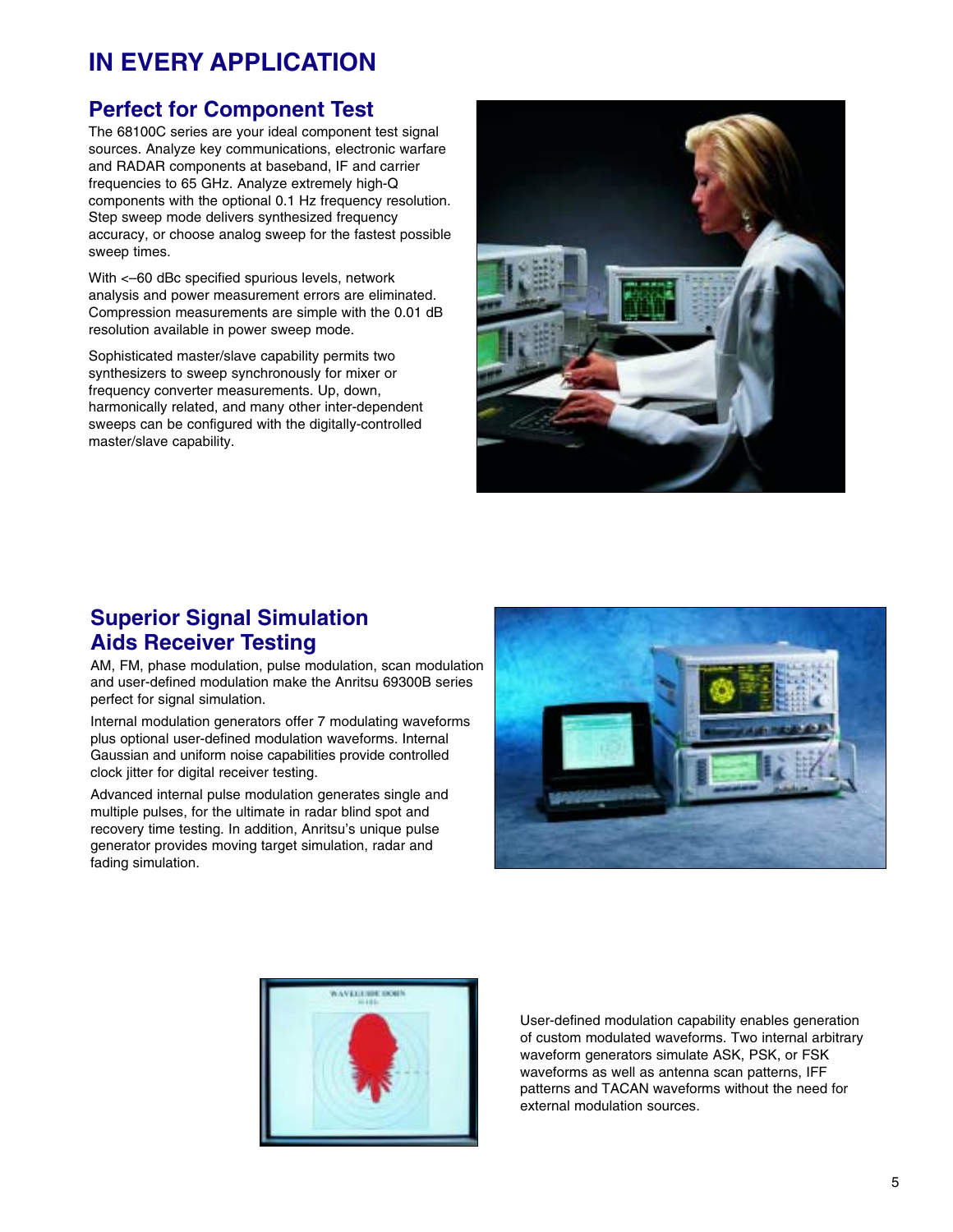# **SPECIFICATIONS**

# **CW Mode**

**Output:** Twenty independent, presettable CW frequencies  $(F0 - F9$  and  $M0 - M9$ ).

**Accuracy:** Same as internal or external 10 MHz time base.

#### **Internal Time Base Stability:**

with aging:  $< 2 \times 10^{-8}$ /day  $(< 5 \times 10^{-10}$ /day with Option 16) **with temperature:** < 2 x 10<sup>-8</sup>/°C over 0°C to 55°C  $(< 2 x 10^{-10}$ <sup>o</sup>C with Option 16)

**Resolution:** 1 kHz (0.1 Hz with Option 11)

**External 10 MHz Reference Input:** Accepts external 10 MHz ±100 Hz, –10 to +20 dBm time base signal. Automatically disconnects the internal high-stability time-base option, if installed BNC, rear panel, 50  $\Omega$  impedance.

**10 MHz Reference Output:** 0 dBm into 50 Ω, AC coupled, from rear panel BNC connector.

#### **Switching Time (typical maximum):**

- **Units with maximum frequency** ≥ **20 GHz:** <40 ms to be within 1 kHz of final frequency
- **Units with maximum frequency of 8.4 GHz:** <15 ms to within 1 kHz of final frequency

### **Analog Sweep Mode**

#### **(681XXC, 683XXC, 691XXB and 693XXB only)**

**Sweep Width:** Independently selected from 1 MHz to full frequency range.

#### **Accuracy:**

**The lesser of:**  $\pm 30$  MHz or  $(\pm 2$  MHz + 0.25% of sweep width) for sweep speeds of ≤50 MHz/ms

**Sweep Time Range:** 30 ms to 99 seconds

### **Phase-Locked Step Sweep Mode**

**Sweep Width:** Independently selected, 1 kHz (0.1 Hz with Option 11) to full range.

**Accuracy:** Same as internal or external 10 MHz time base.

**Resolution (Minimum Step Size):** 1 kHz (0.1 Hz with Option 11) **Number of Steps:** Variable from 1 to 10,000

**Step Size:** 1 kHz (0.1 Hz with Option 11) to the full frequency range of the instrument. (If the step size does not divide into the selected frequency range, the last step is truncated.)

#### **Step Time:**

**Step Sweep:** Variable from 1 ms/step to 99 seconds/step. Dwell time begins after phase lock.

**Fixed Rate Step Sweep:** Variable from 20 ms/step to 99 seconds/step. Dwell time includes phase lock time.

#### **Switching Time (typical maximum):**

**Units having a high-end frequency of** ≥**20 GHz:**  <15 ms + 1 ms/GHz step size or <40 ms, whichever is less. **Units having a high-end frequency of 8.4 GHz:** <7 ms

# **Alternate Sweep Mode**

Sweeps alternately between any two sweep ranges. Each sweep range may be associated with a different power level.

# **Manual Sweep Mode**

Provides stepped, phase-locked adjustment of frequency between sweep limits. User-selectable number of steps or step size.

# **List Sweep Mode**

Under GPIB control or via the front panel, up to 4 tables with 2000 non-sequential frequency/power sets can be stored and then addressed as a phase-locked step sweep. One table of 2000 points is stored in non-volatile memory, all other tables are stored in volatile memory.

#### **Switching Time (typical maximum):**

- **Units having a high-end frequency of** ≥ **20 GHz:** <25 ms to be within 1 kHz of final frequency.
- **Units having a high-end frequency of 8.4 GHz:** <5 ms to be within 1 kHz of final frequency.

# **Programmable Frequency Agility**

Under GPIB control, up to 3202 non-sequential frequency/ power sets can be stored and then addressed as a phaselocked step sweep. Data is stored in volatile memory.

### **Markers**

Up to 20 independent, settable markers (F0 – F9 and M0 – M9).

**Video Markers:** +5V or –5V marker output, selectable from system menus. AUX I/O connector, rear panel.

#### **Intensity Markers (Available in analog sweeps of**

**<1 second sweep time):** Produces an intensified dot on trace, obtained by momentary dwell in RF sweep.

**Marker Accuracy:** Same as sweep frequency accuracy.

#### **Marker Resolution :**

**Analog Sweep:** 1 MHz or Sweep Width/4096,

whichever is greater.

**Step Sweep:** 1 kHz (0.1 Hz with Option 11)

### **Sweep Triggering**

Sweep triggering is provided for Analog Frequency Sweep if applicable, Step Frequency Sweep, List Frequency Sweep, and CW Power Sweep.

**Auto:** Triggers sweep automatically.

- **External:** Accepts a TTL low to high transition at AUX I/O connector on rear panel to trigger a sweep.
- **Single:** Triggers, aborts, and resets a single sweep. Reset sweep may be selected to be at the top or bottom of the sweep. The 68100C/300C and 69100B/300B pen lift will activate at sweep times ≥1 second.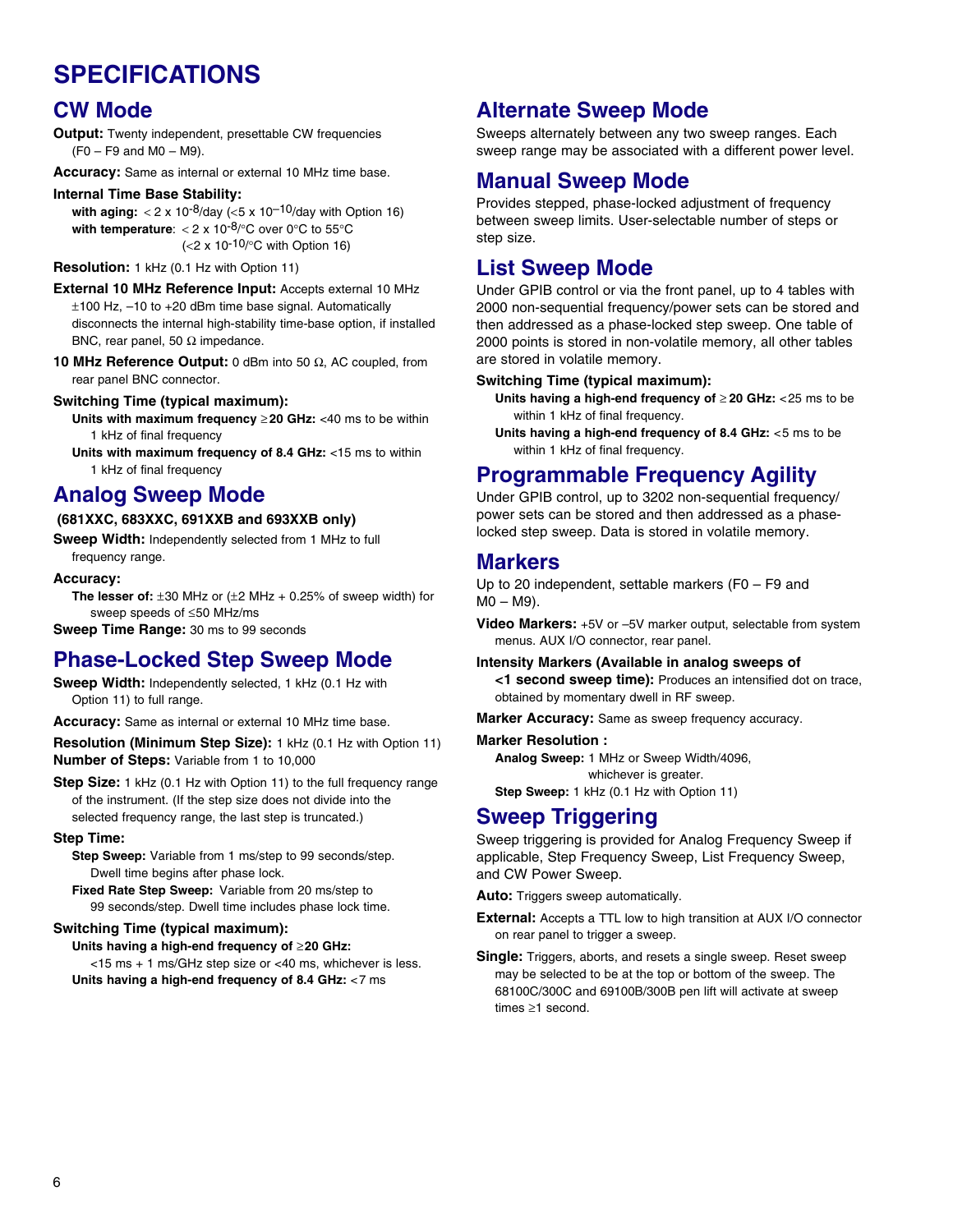# **SPECTRAL PURITY**

All specifications apply to the phase-locked CW and Step Sweep modes at the lesser of +10 dBm output or maximum specified leveled output power, unless otherwise noted.

#### **SPURIOUS SIGNALS**

#### **Harmonic and Harmonic Related (dBc)**

| <b>Frequency Range</b>                  | <b>Standard</b> | with Option 15 |
|-----------------------------------------|-----------------|----------------|
| $\geq$ 0.1 Hz to <10 MHz (Option 22)    | $-30$           | $-30$          |
| $≥10$ MHz to ≤100 MHz (Option 21)       | $-40$           | $-40$          |
| >100 MHz to $\leq$ 2.2 GHz (Option 21)  | $-50$           | $-50$          |
| $>10$ MHz to $< 50$ MHz                 | $-30$           | $-30$          |
| $>50$ MHz to $<$ 2 GHz                  | $-40$           | $-40$          |
| $>2$ GHz to $\leq$ 20 GHz               | $-60$           | $-50$          |
| $>20$ GHz to $<$ 40 GHz                 | $-40$           | $-40$          |
| 50 GHz Units $>40$ GHz to $\leq 50$ MHz | $-40$           | $\mathsf{x}$   |
| 60 GHz Units $>40$ GHz to $\leq 60$ MHz | $-30$           | $\mathsf{x}$   |
| 65 GHz Units >40 GHz to $\leq$ 65 MHz   | $-25$           | X              |



*Synthesizer harmonics are usually worst at maximum output power. The excellent 68C/69B harmonic performance is demonstrated by this graph of a typical second harmonic level measured at maximum output power.*

#### **Non-harmonic (dBc)**

| <b>Frequency Range</b>               | 68xxxC | 69xxxB |
|--------------------------------------|--------|--------|
| ≥10 MHz to $≤$ 2 GHz                 | $-40$  | $-40$  |
| $>2$ GHz to $\leq 65$ GHz            | $-60$  | $-60$  |
| $≥10$ MHz to $≤2.2$ GHz (Option 21)  | $-60$  | $-60$  |
| $\geq$ 0.1 Hz to <10 MHz (Option 22) | $-30$  | $-30$  |

#### **Single-Sideband Phase Noise 68xxxC (dBc/Hz)**

| <b>Frequency Range</b>              | <b>Offset from Carrier</b> |        |        |                |  |
|-------------------------------------|----------------------------|--------|--------|----------------|--|
|                                     | 100 Hz                     | 1 kHz  | 10 kHz | <b>100 kHz</b> |  |
| $\geq$ 0.1Hz to <10 MHz (Option 22) | $-90$                      | $-120$ | $-130$ | $-130$         |  |
| $>10$ MHz to $<$ 2 GHz              | $-77$                      | $-88$  | $-86$  | $-100$         |  |
| $>2$ GHz to $\leq 6$ GHz            | $-78$                      | $-88$  | $-86$  | $-102$         |  |
| $>6$ GHz to $\leq 10$ GHz           | $-73$                      | $-86$  | $-83$  | $-102$         |  |
| $>10$ GHz to $<$ 20 GHz             | $-66$                      | $-78$  | $-78$  | $-100$         |  |
| $>$ 20 GHz to $\leq$ 40 GHz         | $-60$                      | $-75$  | $-72$  | $-94$          |  |
| $>40$ GHz to $\leq$ 65 GHz          | $-54$                      | $-69$  | $-64$  | $-88$          |  |

#### **Single-Sideband Phase Noise 69xxxB (dBc/Hz)**

| <b>Frequency Range</b>                    | <b>Offset from Carrier</b> |        |        |        |                |        |
|-------------------------------------------|----------------------------|--------|--------|--------|----------------|--------|
|                                           | $10$ Hz                    | 100 Hz | 1 kHz  | 10 kHz | <b>100 kHz</b> | 1 MHz  |
| $\geq$ 0.1 Hz to <10 MHz (Option 22)      | $-60$                      | $-90$  | $-120$ | $-130$ | $-130$         | $-130$ |
| ≥10 MHz to ≤15.625 MHz (Option 21)        | $-101$                     | $-131$ | $-140$ | $-142$ | $-141$         | $-145$ |
| >15.625 MHz to ≤31.25 MHz (Option 21)     | $-95$                      | $-125$ | $-135$ | $-137$ | $-137$         | $-145$ |
| >31.25 MHz to ≤62.5 MHz (Option 21)       | $-89$                      | $-119$ | $-134$ | $-136$ | $-136$         | $-144$ |
| $>62.5$ MHz to $\leq$ 125 MHz (Option 21) | $-83$                      | $-113$ | $-133$ | $-135$ | $-133$         | $-144$ |
| >125 MHz to $\leq$ 250 MHz (Option 21)    | $-77$                      | $-107$ | $-130$ | $-132$ | $-130$         | $-143$ |
| >250 MHz to $\leq$ 500 MHz (Option 21)    | $-71$                      | $-101$ | $-125$ | $-128$ | $-124$         | $-142$ |
| >500 MHz to $\leq$ 1050 MHz (Option 21)   | $-65$                      | $-95$  | $-119$ | $-122$ | $-119$         | $-138$ |
| >1050 MHz to $\leq$ 2200 MHz (Option 21)  | $-59$                      | $-89$  | $-113$ | $-116$ | $-113$         | $-135$ |
| $>10$ MHz to $<$ 2 GHz                    | $-57$                      | $-83$  | $-100$ | $-102$ | $-102$         | $-111$ |
| $\geq$ GHz to $\leq$ GHz                  | $-50$                      | $-80$  | $-107$ | $-110$ | $-107$         | $-130$ |
| $>6$ GHz to $\leq 10$ GHz                 | $-45$                      | $-75$  | $-104$ | $-107$ | $-107$         | $-128$ |
| $>10$ GHz to $\leq 20$ GHz                | $-39$                      | $-69$  | $-98$  | $-104$ | $-102$         | $-125$ |
| $>20$ GHz to $<$ 40 GHz                   | $-33$                      | $-63$  | $-92$  | $-98$  | $-96$          | $-119$ |
| $>40$ GHz to $\leq$ 65 GHz                | $-27$                      | $-57$  | $-86$  | $-92$  | $-90$          | $-113$ |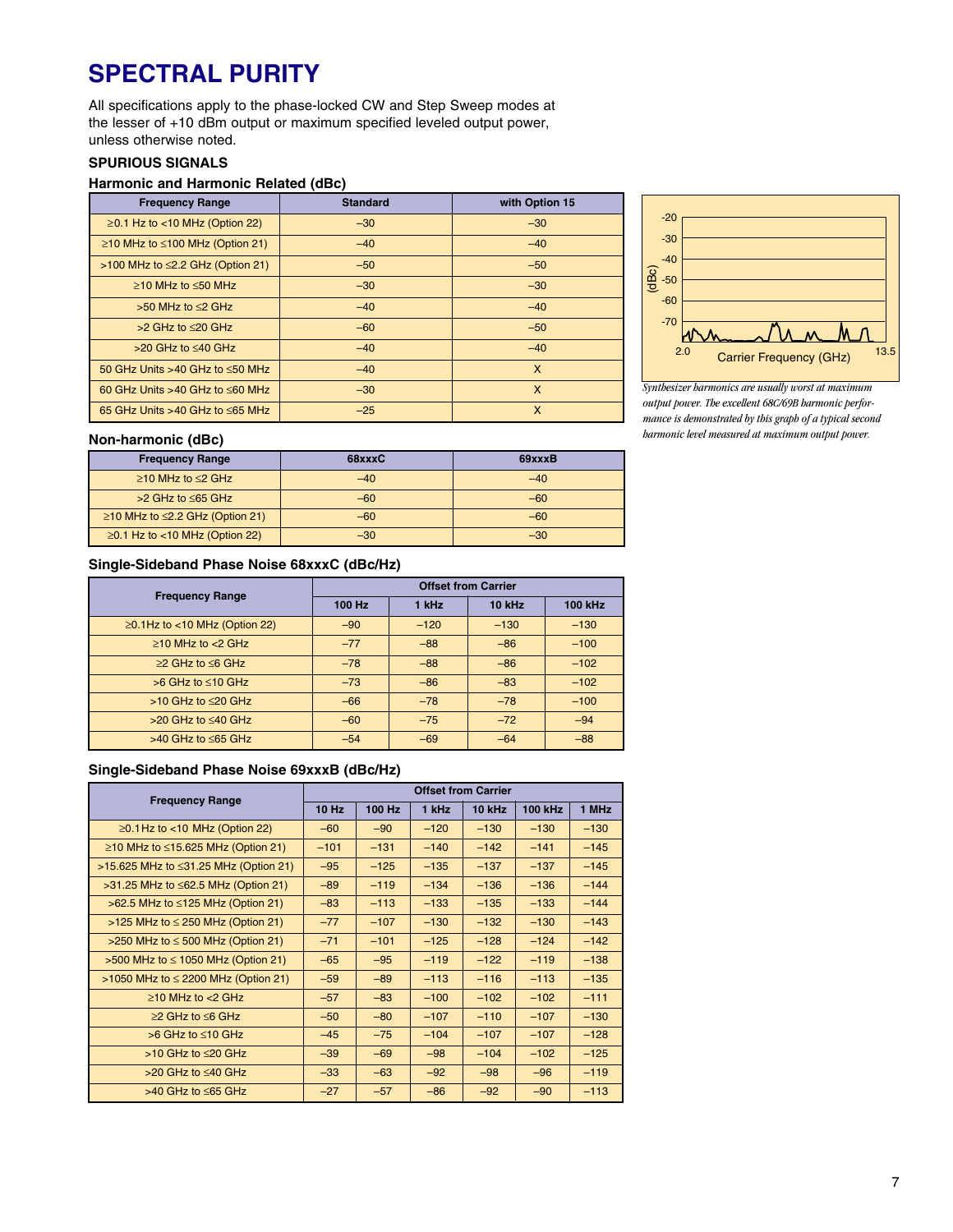# **TYPICAL SINGLE-SIDEBAND PHASE NOISE**



*Typical 68C single-sideband phase noise at 10 GHz carrier.*



*Typical 69B single-sideband phase noise at 10 GHz carrier.*

The 68C family offers excellent phase noise performance at a moderate cost, while the 69B family offers the ultimate in phase noise performance.

### **RF Output**

#### **POWER LINE and FAN ROTATION SPURIOUS EMISSIONS (dBc)**

| <b>Frequency</b>                | <b>Offset from Center</b> |                 |          |  |
|---------------------------------|---------------------------|-----------------|----------|--|
| Range                           | $300 Hz$                  | 300 Hz to 1 kHz | $>1$ kHz |  |
| $≥10$ to $≤500$ MHz (Option 21) | $<-68$                    | $<-72$          | $<-72$   |  |
| >500 to ≤1050 MHz (Option 21)   | $<-62$                    | $<-72$          | $<-72$   |  |
| >1050 to ≤2200 MHz (Option 21)  | $<-56$                    | $<-66$          | $<-66$   |  |
| $≥0.01$ to $≤8.4$ GHz           | $<-50$                    | $<-60$          | $<-60$   |  |
| $>8.4$ to $\leq 20$ GHz         | $<-46$                    | $<-56$          | $<-60$   |  |
| $>20$ to $\leq 40$ GHz          | $<-40$                    | $<-50$          | $<-54$   |  |
| $>40$ to $\leq 65$ GHz          | $<-34$                    | $<-44$          | $<-48$   |  |

#### **RESIDUAL FM**

#### **(CW and Step Sweep modes, 50 Hz - 15 kHz BW)**

| <b>Frequency Range</b>  | <b>Residual FM</b><br>(Hz RMS) |        |
|-------------------------|--------------------------------|--------|
|                         | 69xxxB                         | 68xxxC |
| $≥0.01$ to $≤8.4$ GHz   | <40                            | < 120  |
| $>8.4$ to $\leq 20$ GHz | <40                            | < 220  |
| $>20$ to $\leq 40$ GHz  | <80                            | < 440  |
| $>40$ to $< 65$ GHz     | < 160                          | < 880  |

#### **RESIDUAL FM**

#### **(Analog Sweep and Unlocked FM modes, 50 Hz - 15 kHz BW)**

| <b>Frequency</b><br>Range | <b>Unlocked Narrow</b><br><b>FM Mode</b><br>(kHz RMS) | <b>Unlocked Wide</b><br><b>FM Mode or Analog</b><br>Sweep (kHz RMS) |
|---------------------------|-------------------------------------------------------|---------------------------------------------------------------------|
| $≥0.01$ to $≤20$ GHz      | < 5                                                   | < 25                                                                |
| $>20$ to $\leq 40$ GHz    | <10                                                   | < 50                                                                |
| $>40$ to $\leq$ 65 GHz    | $<$ 20                                                | 100                                                                 |

#### **AM Noise Floor:**

Typically –145 dBm/Hz at 0 dBm output and offsets >5 MHz from carrier.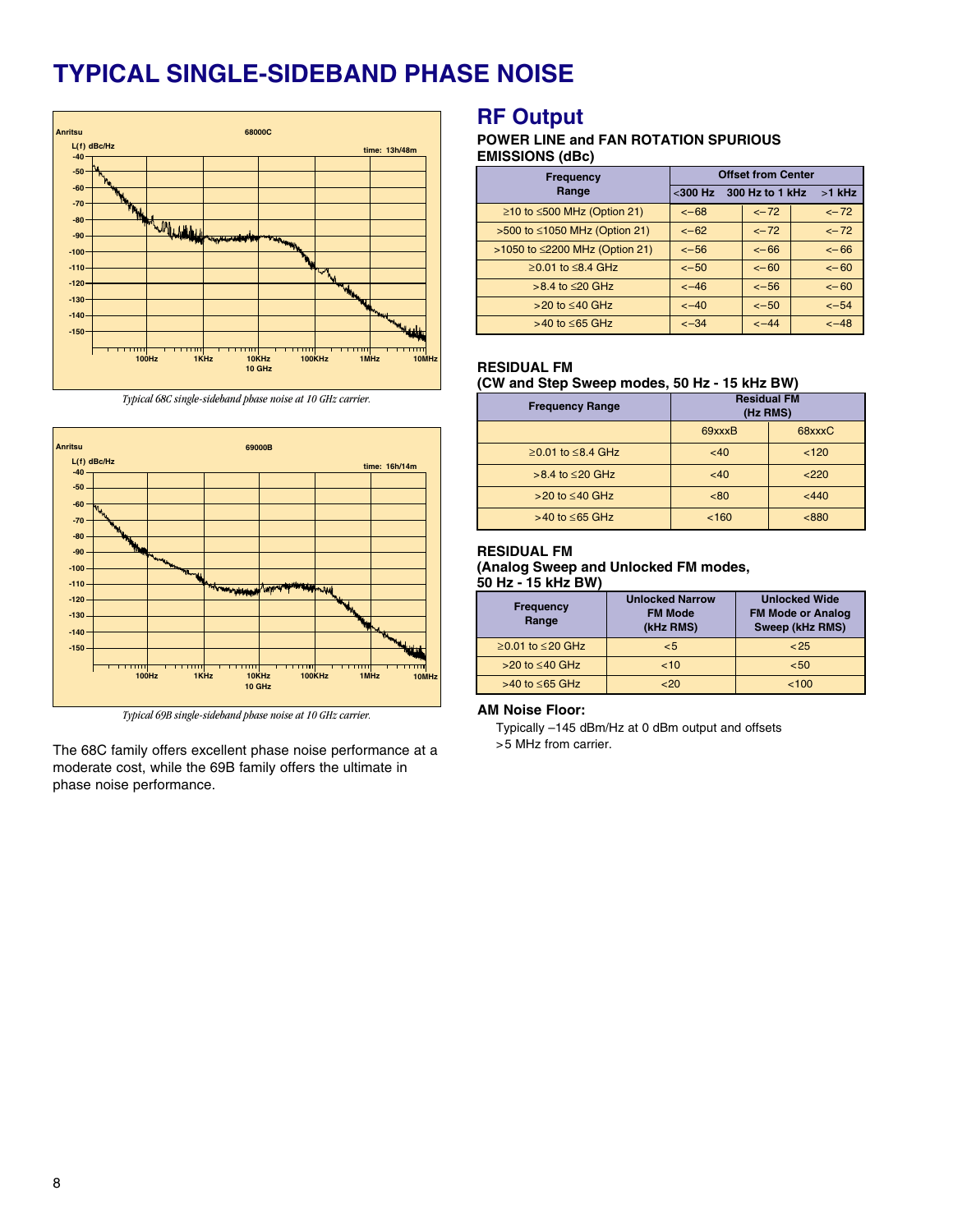# **RF OUTPUT**

*Power level specifications apply at 25*° ± *10*°*C.* **MAXIMUM LEVELED OUTPUT POWER**

| <b>Model</b><br><b>Number</b> | Frequency<br>Range (GHz)                                                                          | <b>Output</b><br>Power (dBm)                     | <b>Output Power</b><br>with Step<br><b>Attenuator</b><br>(dBm) | <b>Output Power</b><br>with Electronic<br><b>Step Attenuator</b><br>(dBm) |
|-------------------------------|---------------------------------------------------------------------------------------------------|--------------------------------------------------|----------------------------------------------------------------|---------------------------------------------------------------------------|
| Option 22                     | $>0.1$ Hz to $\leq 10$ MHz                                                                        | $+13.0$                                          | $+11.0$                                                        | $+9.0$                                                                    |
| Option 21                     | $0.01$ to $\leq$ 2.2 MHz                                                                          | $+13.0$                                          | $+11.0$                                                        | $+9.0$                                                                    |
| 68x17C & 69x17B               | $≥0.01$ to $≤8.4$                                                                                 | $+13.0$                                          | $+11.0$                                                        | $+9.0$                                                                    |
| 68x37C & 69x37B               | $>2$ to $< 8.4$<br>$>8.4$ to $\leq 20$                                                            | $+13.0$<br>$+13.0$                               | $+11.0$<br>$+11.0$                                             | $+9.0$<br>$+3.0$                                                          |
| 68x47C & 69x47B               | $>0.01$ to $\leq 8.4$<br>$>8.4$ to $\leq 20$                                                      | $+13.0$<br>$+13.0$                               | $+11.0$<br>$+11.0$                                             | $+9.0$<br>$+3.0$                                                          |
| 68x67C & 69x67B               | $>0.01$ to $<$ 2<br>$>2$ to $< 20$<br>$>20$ to $\leq 40$                                          | $+13.0$<br>$+9.0$<br>$+6.0$                      | $+11.0$<br>$+7.0$<br>$+3.0$                                    | <b>Not Available</b>                                                      |
| 68x77C & 69x77B               | $>0.01$ to $<$ 2<br>$>2$ to $\leq 20$<br>$>20$ to $< 40$<br>$>40$ to $\leq 50$                    | $+12.0$<br>$+10.0$<br>$+2.5$<br>$+2.5$           | $+10.0$<br>$+8.5$<br>0.0<br>$-1.0$                             | <b>Not Available</b>                                                      |
| 68x87C & 69x87B               | $≥0.01$ to $<$ 2<br>$>2$ to $< 20$<br>$>20$ to $< 40$<br>$>40$ to $\leq 50$<br>$>50$ to $\leq 60$ | $+12.0$<br>$+10.0$<br>$+2.5$<br>$+2.0$<br>$+2.0$ | $+10.0$<br>$+8.5$<br>0.0<br>$-1.5$<br>$-2.0$                   | <b>Not Available</b>                                                      |
| 68x97C & 69x97B               | $>0.01$ to $<$ 2<br>$≥2$ to $≤20$<br>$>20$ to $< 40$<br>$>40$ to $\leq 50$<br>$>50$ to $\leq 65$  | $+12.0$<br>$+10.0$<br>$+2.5$<br>0.0<br>$-2.0$    | Not Available                                                  | <b>Not Available</b>                                                      |

#### **MAXIMUM LEVELED OUTPUT POWER With Option 15 (High Power) Installed**

| <b>Model</b><br><b>Number</b> | <b>Frequency</b><br>Range (GHz)         | Output<br>Power (dBm) | <b>Output Power</b><br>with Step<br><b>Attenuator</b><br>(dBm) | <b>Output Power</b><br>with Electronic<br><b>Step Attenuator</b><br>(dBm) |
|-------------------------------|-----------------------------------------|-----------------------|----------------------------------------------------------------|---------------------------------------------------------------------------|
| 68x17C & 69x17B               | $>0.01$ to $<$ 2                        | $+13.0$               | $+11.0$                                                        | $+9.0$                                                                    |
|                               | $>2$ to $< 8.4$                         | $+17.0$               | $+15.0$                                                        | $+11.0$                                                                   |
| 68x37C & 69x37B               | $>2$ to $< 8.4$                         | $+17.0$               | $+15.0$                                                        | $+11.0$                                                                   |
|                               | $>8.4$ to $\leq 20$                     | $+17.0$               | $+15.0$                                                        | $+7.0$                                                                    |
|                               | $>0.01$ to $<$ 2                        | $+13.0$               | $+11.0$                                                        | $+9.0$                                                                    |
| 68x47C & 69x47B               | $>2$ to $< 8.4$                         | $+17.0$               | $+15.0$                                                        | $+11.0$                                                                   |
|                               | >8.4 to ≤20                             | $+17.0$               | $+15.0$                                                        | $+7.0$                                                                    |
| 68x67C & 69x67B               | $>0.01$ to $< 20$<br>$>20$ to $\leq 40$ | $+13.0$<br>$+6.0$     | $+11.0$<br>$+3.0$                                              | Not Available                                                             |

# **Minimum Leveled Output Power Range**

#### **Standard Unit:**

**Without an attenuator:** –15 dBm (–20 dBm typical).

**With an attenuator:** –120 dBm. **With an electronic attenuator:**

–140 dBm. **Unit with Option 15B, High Power:**

**Without an attenuator:** –5 dBm (–10 dBm typical).

**With an attenuator:** –115 dBm (–120 dBm typical). For units with a high frequency limit >40 GHz and units with Option 15: minimum settable power is –105 dBm (–110 dBm typical). **With an electronic attenuator:** –115 dBm (–110 dBm typical).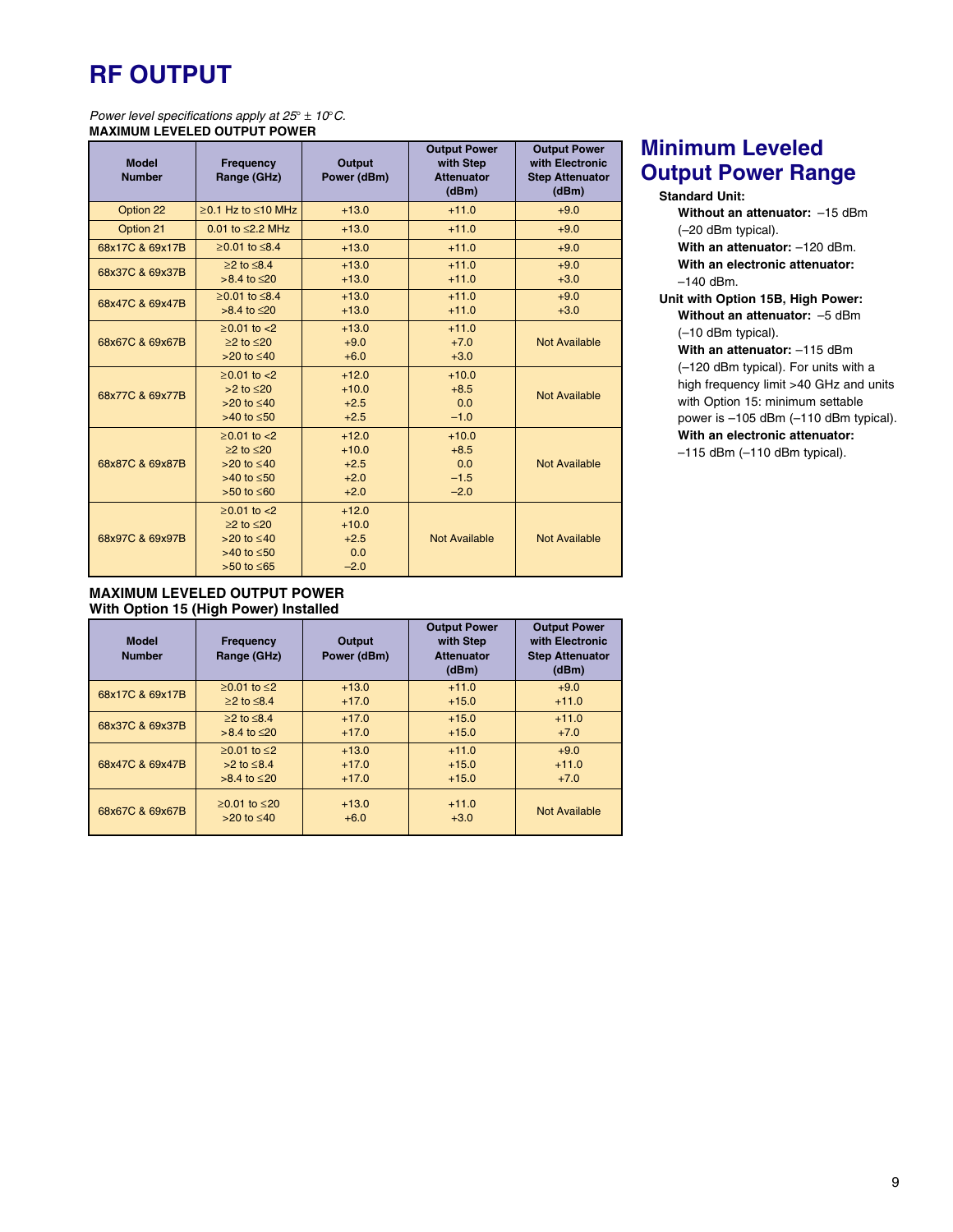# **RF OUTPUT**



*Typical maximum 68x47C and 69x47B available output power*



*Typical maximum 68x69C and 69x69B available output power*



*Typical maximum 68x87C and 69x87B available output power*

The 68C/69B provide sufficient power to drive L.O.S. even after system and cabling losses.

### **Power Level Switching Time**

**(to within specified accuracy):**

**Without change in step attenuator:** <3 ms typical

**With change in step attenuator:** <20 ms typical

**With change in electronic step attenuator:** <3 ms typical. Power level changes across –70 dB step will result in 20 ms delay.

# **Accuracy and Flatness**

#### **Step Sweep and CW Modes**

| <b>Attenuation</b><br><b>Below Max</b>                                                | <b>Frequency (GHz)</b>                       |                                                                      |                                                                                                         |                         |
|---------------------------------------------------------------------------------------|----------------------------------------------|----------------------------------------------------------------------|---------------------------------------------------------------------------------------------------------|-------------------------|
| <b>Power</b>                                                                          | $0.01 - 40$                                  | $40 - 50$                                                            | $50 - 60$                                                                                               | 60-65                   |
| <b>Accuracy:</b><br>$0-25$ dB <sup><math>\circ</math></sup><br>$25-60$ dB<br>$>60$ dB | $±1.0$ dB<br>$±1.0$ dB<br>$±1.0$ dB          | $±1.5$ dB<br>$±1.5$ dB<br>$\pm 2.5$ dB <sup><math>\odot</math></sup> | $±1.5$ dB<br>$\pm 3.5$ dB <sup><math>\oplus</math></sup><br>$\pm 3.5$ dB <sup><math>\oplus</math></sup> | $±1.5$ dB<br>N/A<br>N/A |
| <b>Flatness:</b><br>$0-25$ dB <sup><math>\circ</math></sup><br>$25-60$ dB<br>$>60$ dB | $\pm 0.8$ dB<br>$\pm 0.8$ dB<br>$\pm 0.8$ dB | $±1.1$ dB<br>$±1.1$ dB<br>$±2.1$ dB <sup>①</sup>                     | $±1.1$ dB<br>$\pm 3.1$ dB <sup><math>\oplus</math></sup><br>$\pm 3.1$ dB <sup><math>\odot</math></sup>  | $±1.1$ dB<br>N/A<br>N/A |

#### **Analog Sweep Mode (typical)**

| <b>Attenuation</b><br><b>Below Max</b>                                 | <b>Frequency (GHz)</b>                            |                                                      |                                                        |                                                     |
|------------------------------------------------------------------------|---------------------------------------------------|------------------------------------------------------|--------------------------------------------------------|-----------------------------------------------------|
| <b>Power</b>                                                           | $0.01 - 0.05$                                     | $0.05 - 20$                                          | $20 - 40$                                              | $40 - 65$                                           |
| <b>Accuracy:</b><br>$0-12$ dB<br>$12-30$ dB<br>$30-60$ dB<br>60-122 dB | ±2.0 dB<br>$\pm 3.5$ dB<br>$±4.0$ dB<br>$±5.0$ dB | $±2.0$ dB<br>$\pm 3.5$ dB<br>$±4.0$ dB<br>$±5.0$ dB  | $±2.0$ dB<br>$±4.6$ dB<br>$\pm 5.2$ dB<br>$\pm 6.2$ dB | $±3.0$ dB<br>$±5.6$ dB<br>$\pm 6.2$ dB<br>$±7.2$ dB |
| <b>Flatness:</b><br>$0-12$ dB<br>$12-30$ dB<br>$30-60$ dB<br>60-122 dB | ±2.0 dB<br>$\pm 3.5$ dB<br>$±4.0$ dB<br>$±5.0$ dB | ±2.0 dB<br>$\pm 3.0$ dB<br>$\pm 3.5$ dB<br>$±4.0$ dB | $±2.0$ dB<br>$±4.1$ dB<br>$±4.6$ dB<br>$±5.2$ dB       | $±2.5$ dB<br>$±5.1$ dB<br>$±5.6$ dB<br>$\pm 6.2$ dB |



*Typical output level accuracy and flatness at +10 dBm and –103 dBm*

Anritsu's unique power correction provides the best low-level power accuracy available.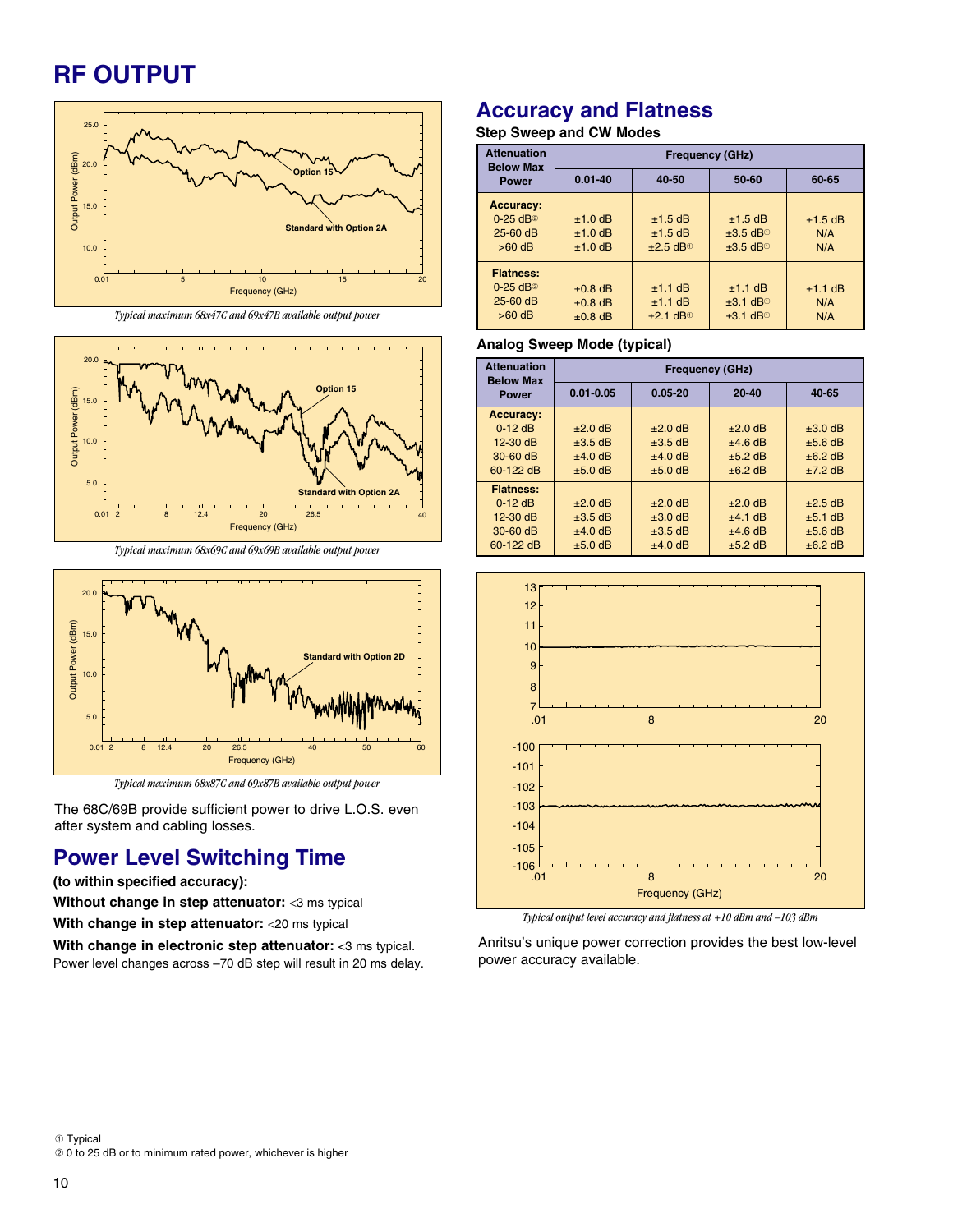# **Other Output Power Specifications**

**Output Units:** Output units selectable as either dBm or mV. Selection of mV assumes 50Ω load. All data entries and displays are in the selected units.

**Output Power Resolution:** 0.01 dB or 0.001 mV

**Source Impedance:** 50Ω nominal

**Source SWR (Internal Leveling):** <2.0 typical

**Power Level Stability with Temperature:** 0.04 dB/°C typical

Level Offset: Offsets the displayed power level to establish a new reference level.

**Internal Leveling:** Power is leveled at the output connector in all modes.

#### **External Leveling:**

**External Detector:** Levels output power at a remote detector location. Accepts a positive or negative 0.5 mV to 500 mV input from the remote detector. EXT ALC ADJUST adjusts the input signal range to an optimum value. BNC connector, front and rear panel.

**External Power Meter:** Levels output power at a remote power meter location. Accepts  $a \pm 1V$  full scale signal from the remote power meter. EXT ALC ADJUST adjusts the input signal range to an optimum value. BNC connector, front and rear panel.

### **External Leveling Bandwidth:**

30 kHz typical in Detector mode. 0.7 Hz typical in Power Meter mode.

**User Level Flatness Correction:**

Number of points: 2 to 801 points per table Number of tables: 5 available Entry modes: GPIB power meter or computed data

### **CW Power Sweep**

**Range:** Sweeps between any two power levels at a single CW frequency.

**Resolution:** 0.01 dB/step (Log) or 0.001 mV/step (Linear)

**Accuracy:** Same as CW power accuracy.

- **Step Size:** User-controlled, 0.01 dB (Log) or 0.001 mV (Linear) to the full power range of the instrument.
- **Step Dwell Time:** Variable from 1 ms to 99 seconds. If the sweep crosses a step attenuator setting, there will be a sweep dwell of approximately 20 ms to allow setting of the step attenuator.

### **Sweep Frequency/Step Power**

A power level step occurs after each frequency sweep. The power level remains constant for the length of time required to complete each sweep.

### **Internal Power Measurement**

#### **(Option 8 on 68300C and 69300B only)**<sup>➂</sup>

**Sensors:** Compatible with Anritsu 560-7, 5400-71, or 6400-71 Series Detectors. Rear panel input.

**Range:** +16 dBm to −35 dBm.

**Accuracy:**  $\pm 1$  dB ( $+10$  dBm to  $-10$  dBm)  $± 2$  dB (-10 dBm to  $-35$  dBm)

**Resolution:** 0.1 dB minimum

➂ When Option 8 Power Meter is installed, Option 7 (Delete AM/FM Generators) is not available.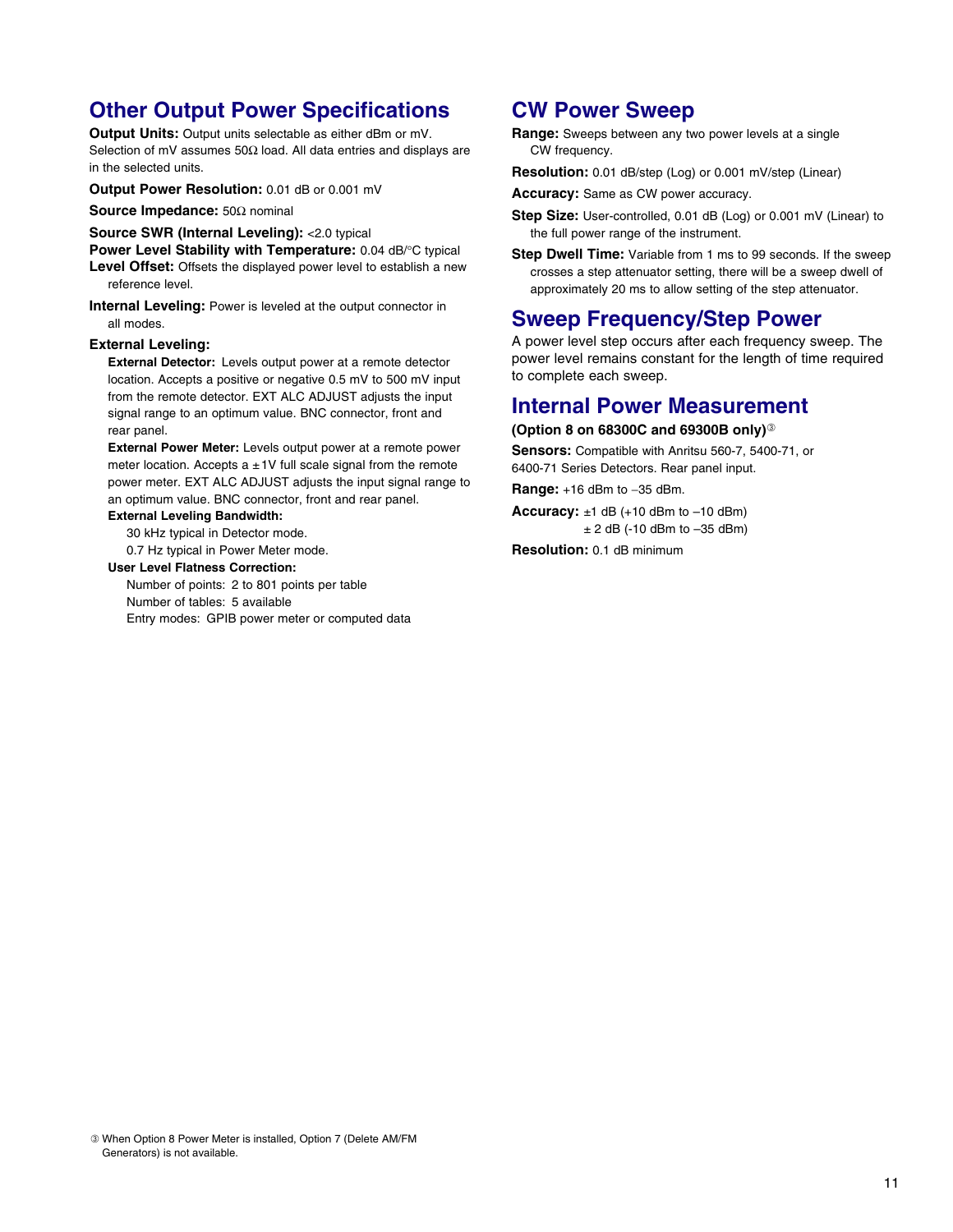# **681XXC/691XXB MODULATION**

# **Amplitude Modulation**

All amplitude modulation specifications apply at 50% depth, 1 kHz rate, with RF level set 6 dB below maximum specified leveled output power, unless otherwise noted.

**AM Depth (typical):** 0-90% linear; 20 dB log

**AM Bandwidth (3 dB):** DC to 50 kHz minimum DC to 100 kHz typical

**Flatness (DC to 10 kHz rates):** ±0.3 dB

**Accuracy:** ±5%

**Distortion:** <5% typical

#### **Incidental Phase Modulation (30% depth, 10 kHz rate):** <0.2 radians

**External AM Input:** Log AM or Linear AM input, front or rear-panel BNC, 50  $\Omega$  or 600  $\Omega$  input impedance. All options selectable from modulation menu.

#### **AM Sensitivity:**

**Log AM:** Continuously variable from 0 dB per volt to 25 dB per volt.

Linear AM: Continuously variable from 0% per volt to 100% per volt.

**Maximum Input:** ±1V

# **Frequency Modulation**

#### **Maximum FM Deviation:**

**Locked Mode (1 kHz to 500 kHz rates):** The lesser of ±10 MHz or rate x 300

**Unlocked Narrow Mode (DC to 500 kHz rates) :** ± 10 MHz **Unlocked Wide Mode DC to 100 Hz rates:** ± 100 MHz

#### **FM Bandwidth (3 dB):**

**Locked Mode** : 1 kHz to 500 kHz **Unlocked Narrow Mode:** DC to 500 kHz **Unlocked Wide Mode :** DC to 100 Hz

**Flatness locked mode (10 kHz to 500 kHz rates:** ±1 dB

#### **Accuracy (100 kHz rate, ±1 V input):** 10% (5% typical)

**External FM Input:** Front or rear panel BNC, 50 Ω or 600 Ω input impedance. All options selectable from modulation menu.

**FM Sensitivity:** Continuously variable from ±10 kHz per volt to ±20 MHz per volt (Locked and Unlocked Narrow FM modes), or ±100 kHz per volt to ±100 MHz per volt (Unlocked Wide FM mode), selectable from modulation menu.

**Maximum Input:** ±1V

# **Square Wave Modulation**

The RF output can be pulse modulated via an external modulating signal or an internal square wave generator.

**On/Off Ratio:** >50 dB

**Rise/Fall Time:** < 1 µs typical

**Internal Square Wave Generator:** Four square wave signals (400 Hz, 1 kHz, 7.8125 kHz, and 27.8 kHz), selectable from modulation menu.

**Accuracy:** Same as internal or external 10 MHz time base. **Square Wave Symmetry:** 50% ±5%

**External Input:** Front or rear-panel BNC, selectable from modulation menu.

**Drive Level:** TTL compatible input

**Minimum Pulse Width:** >5 µs

**Input Logic:** Positive-true or negative-true, selectable from modulation menu.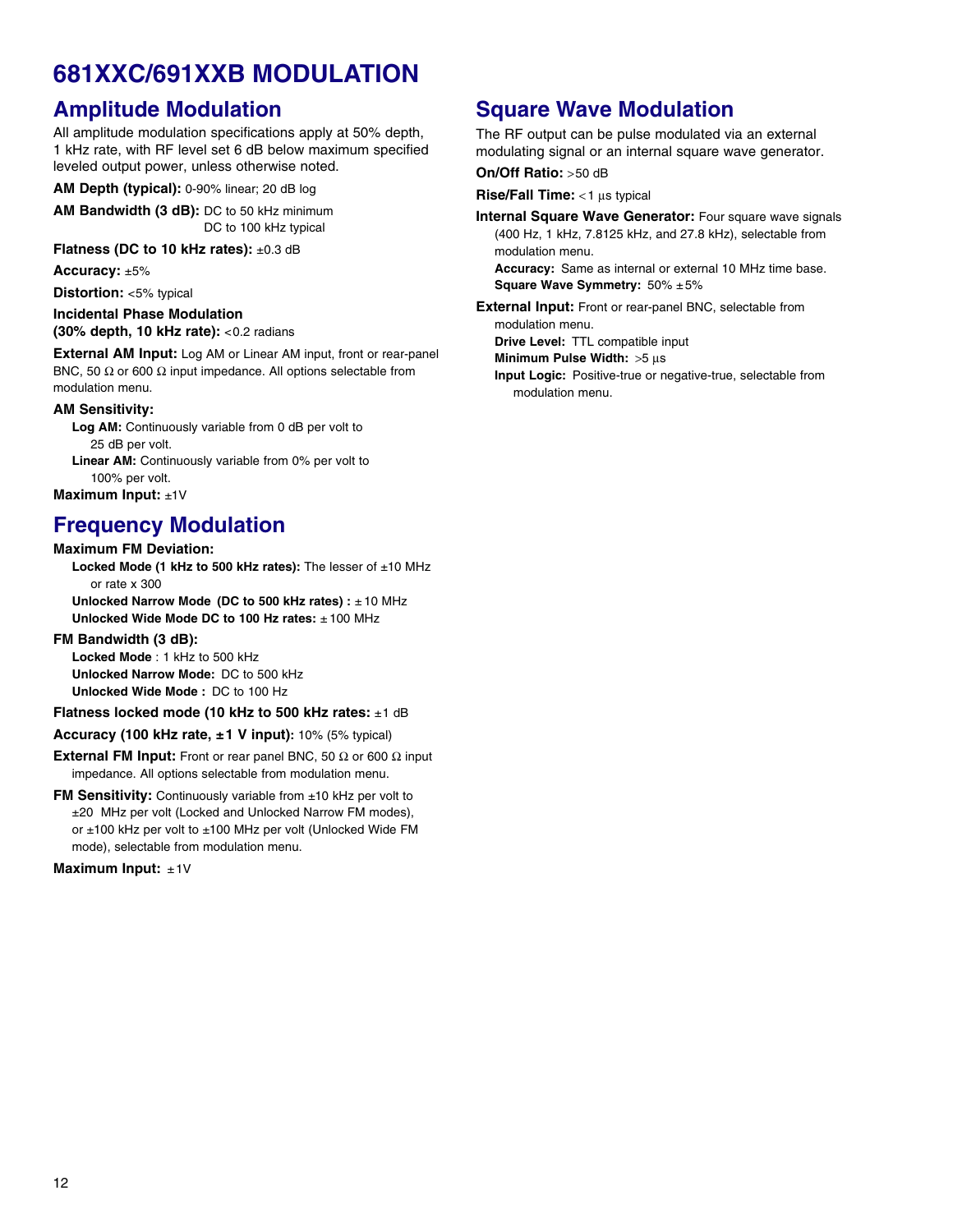# **683XXC/693XXB MODULATION**

### **Amplitude Modulation**

All amplitude modulation specifications apply at 50% depth, 1 kHz rate, with RF level set 6 dB below maximum specified leveled output power, unless otherwise noted.

**AM Depth (typical):** 0-90% linear; 20 dB log

**AM Bandwidth (3 dB):** DC to 50 kHz minimum DC to 100 kHz typical

#### Flatness (DC to 10 kHz rates): ±0.3 dB

**Accuracy:** ± 5%

**Distortion:** < 5% typical

#### **Incidental Phase Modulation**

#### **(30% depth, 10 kHz rate):** < 0.2 radians typical

**External AM Input:** Log AM or Linear AM input, front or rear-panel BNC, 50  $\Omega$  or 600  $\Omega$  input impedance. All options selectable from modulation menu.

#### **Sensitivity:**

Log AM: Continuously variable from 0 dB per volt to 25 dB per volt.

**Linear AM:** Continuously variable from 0% per volt to 100% per volt.

**Maximum Input:** ±1V

#### **Internal AM Generator:**

**Waveforms:** Sinusoid, squarewave, triangle, positive ramp, negative ramp, Gaussian noise, uniform noise, user-defined $^{\circledR}$ **Rate:** 0.1 Hz to 1 MHz sinusoidal

0.1 Hz to 100 kHz squarewave, triangle, ramps **Resolution:** 0.1 Hz **Accuracy:** Same as instrument timebase **Output:** BNC connector, rear panel

# **Frequency Modulation**

#### **Maximum FM Deviation:**

**Locked Mode (1 kHz to 8 MHz rates):** The lesser of ±10 MHz or rate x 300 **Locked Low Noise Mode (50 kHz to 8 MHz rates):** The lesser of ±10 MHz or rate x 3

**Unlocked Narrow Mode (DC to 8 MHz rates):** ±10 MHz **Unlocked Wide Mode (DC to 100 Hz rates):** ±100 MHz

#### **FM Bandwidth (3 dB):**

**Locked Mode:** 1 kHz to 10 MHz **Locked Low Noise Mode:** 30 kHz to 10 MHz **Unlocked Narrow Mode:** DC to 10 MHz **Unlocked Wide Mode:** DC to 100 Hz

**Flatness (locked mode 10 kHz to 1 MHz rates):**<sup>➄</sup> ±1 dB

**Accuracy (100 kHz rate):**<sup>➄</sup> 10% (5% typical)

**Incidental AM (± 1 MHz deviation, 1 MHz rate):** <2%

**Harmonic Distortion (±1 MHz deviation, 10 kHz rate):** <1%

**External FM Input:** Front or rear panel BNC, 50  $\Omega$  or 600  $\Omega$  input impedance. All options selectable from modulation menu.

**FM Sensitivity:** Continuously variable from ±10 kHz per volt to ±20 MHz per volt (Locked, Locked Low Noise and Unlocked Narrow FM modes), or  $\pm 100$  kHz per volt to  $\pm 100$  MHz per volt (Unlocked Wide FM mode), selectable from modulation menu. **Maximum Input:** ±1V

#### **Internal FM Generator:**

**Waveforms:** Sinusoid, squarewave, triangle, positive ramp, negative ramp, Gaussain noise, uniform noise, user-defined $@$ **Rate:** 0.1 Hz to 1 MHz sinusoidal

0.1 Hz to 100 kHz squarewave, triangle, ramps

**Resolution:** 0.1 Hz

**Accuracy:** Same as instrument timebase

**Output:** BNC connector, rear panel

### **Phase Modulation (FM, Option 6)**

#### Φ**M Deviation:**

**Narrow Mode (DC to 8 MHz Rates)**: The lesser of ±3 radians or ±5 MHz/rate

Wide Mode (DC to 1 MHz Rates): The lesser of ±400 radians or ±10 MHz/rate.

Φ**M Bandwidth (3 dB, relative to 100 kHz rate): Narrow Mode:** DC to 10 MHz **Wide Mode:** DC to 1 MHz

Φ**M Flatness (relative to 100 kHz rate): Narrow Mode (DC to 1 MHz rates):** ±1 dB **Wide Mode (DC to 500 kHz rates):** ±1 dB

Φ**M Accuracy (at 100 kHz sine wave)**: 10%<sup>➄</sup>

**External** Φ**M Input:** Front or rear panel BNC (shares the FM input), 50  $\Omega$  or 600  $\Omega$  input impedance. All options selectable from modulation menu. Shares connectors with FM.

Φ**M Sensitivity:** Continuously variable from ±0.0025 radians per volt to ±5.0 radians per volt (Narrow ΦM mode) or ±0.25 radians per volt to  $\pm 500.0$  radians per volt (Wide ΦM mode), selectable from modulation menu.

 $\circledS$  For external input, accuracy applies at ±1 V input

➃ User-defined waveforms are available with Option 10.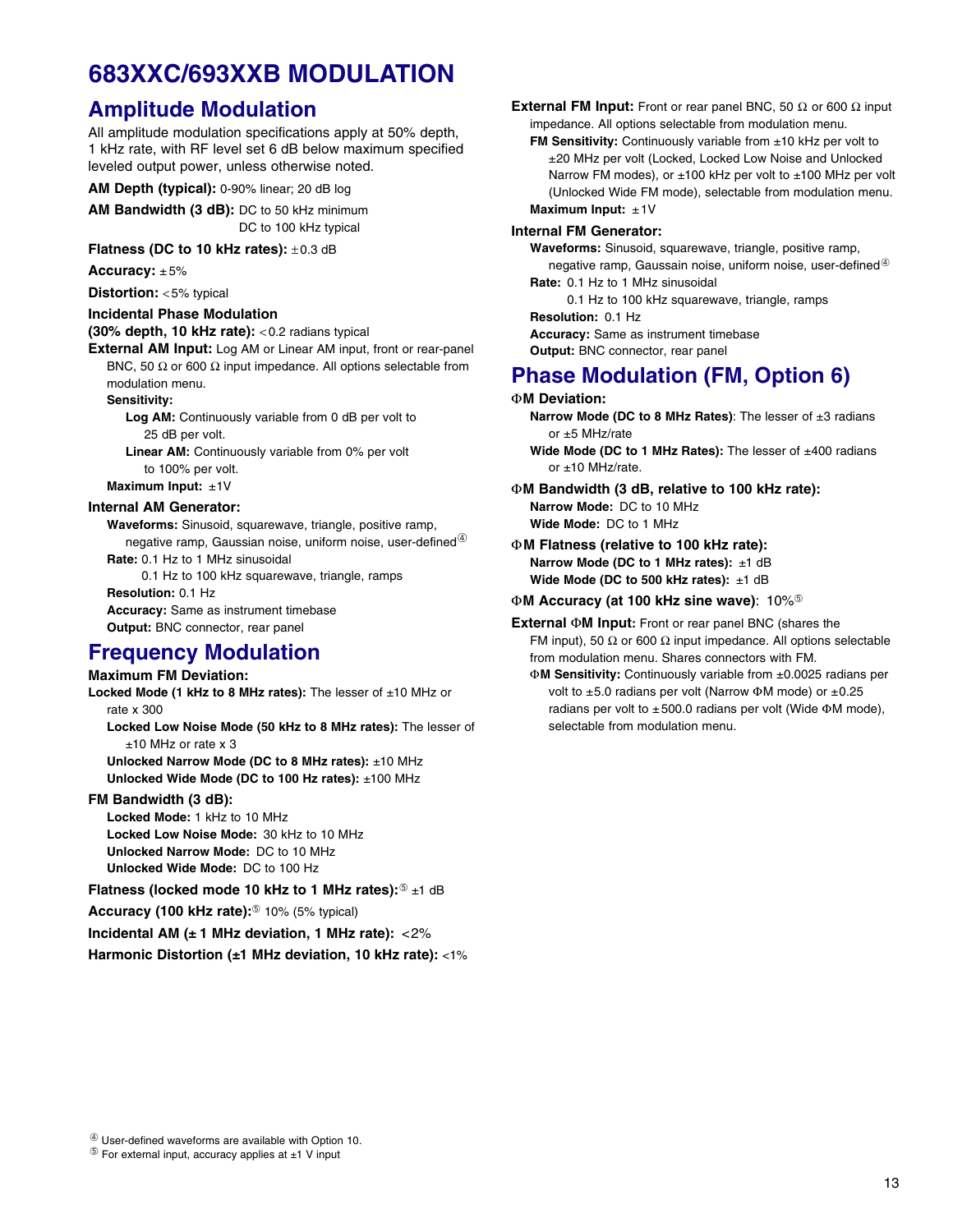# **683XXC/693XXB MODULATION**

#### **Internal** Φ**M Generator**

#### **(Shares the Internal FM Generator)**

**Waveforms:** Sine, square, triangle, positive ramp, negative ramp, Gaussian noise, uniform noise, user defined $@$ 

**Rate:** 0.1 Hz to 1 MHz for sine wave

0.1 Hz to 100 kHz for other waveforms

**Resolution:** 0.1 Hz

**Accuracy:** Same as instrument timebase. **Output:** BNC connector, rear panel

### **Pulse Modulation**

Pulse modulation specifications apply at maximum rated power, unless otherwise noted.

#### **On/Off Ratio:** >80 dB

#### **Rise/Fall Time (10 to 90%):**

**10 MHz to 1.0 GHz:** <15 ns (<10 ns typical) **1.0 GHz to 65 GHz**: <10 ns (<5 ns typical)

**Minimum Leveled Pulse Width:** <100 ns, ≥2 GHz  $<$ 1 $\mu$ s,  $<$ 2 GHz

**Minimum Unleveled Pulse Width:** <10 ns

**Pulse Overshoot:** <10%<sup> $\oslash$ </sup>

### **Level Accuracy Relative to CW**

**(100 Hz to 1 MHz PRF):**

 $\pm 0.5$  dB,  $\geq 1$  µs pulse width  $±1.0$  dB,  $<$ 1 µs pulse width

**Video Feedthrough:** < ±10 mV, ≥2 GHz

**Pulse Width Compression:** <8 ns typical

#### **Pulse Delay (typical):**

| <b>Mode</b>                 | Pulse Delay (ns) |
|-----------------------------|------------------|
| <b>External</b>             | 50               |
| <b>Triggered</b>            | 100              |
| <b>Triggered with Delay</b> | 200              |

**PRF Range:** DC to 10 MHz unleveled 100 Hz to 5 MHz leveled **External Input:** Front or rear-panel BNC, selectable from modulation menu.

**Drive Level:** TTL compatible input

**Input Logic**: Positive-true or negative-true, selectable from modulation menu.

#### **Internal Pulse Generator:**

| <b>Parameter</b>      | <b>Selectable Clock Rate</b> |                  |
|-----------------------|------------------------------|------------------|
|                       | 40 MHz                       | 10 MHz           |
| <b>Pulse Width</b>    | 25 ns to 419 ms              | 100 ns to $1.6s$ |
| <b>Pulse Period®</b>  | 250 ns to 419 ms             | 600 ns to 1.6s   |
| <b>Variable Delay</b> |                              |                  |
| <b>Singlet</b>        | 0 to 419 ms                  | $0$ to 1.6s      |
| <b>Doublet</b>        | 100 ns to 419 ms             | 300 ns to 1.6s   |
| <b>Triplet</b>        | 100 ns to $419$ ms           | 300 ns to 1.6s   |
| Quadruplet            | 100 ns to $419$ ms           | 300 ns to 1.6s   |
| <b>Resolution</b>     | $25$ ns                      | $100$ ns         |

**Modes:** Free-run, triggered, gated, delayed, singlet, doublet, triplet, quadruplet

#### **Accuracy: 10 ns (5 ns typical)**

**Inputs/Outputs:** Video pulse and sync out, rear-panel BNC connectors

# **Scan Modulation (Option 20)**<sup>®</sup>

**Frequency Range:** 1 to 20 GHz

**Attenuation Range:** 0 to 60 dB

**Flatness:** ±2 dB, 0 to 40 dB ±3.5 dB, 40 to 60 dB

**Step Response:** <1 µs

**Sensitivity:** −10 dB/V

**Insertion Loss (when engaged):** <6 dB, 1 to 18 GHz

<8 dB, 18 to 20 GHz

**Input:** Rear-panel BNC (f) connector

➅ User-defined waveforms are available with Option 10.

- ➆ For 50, 60 and 65 GHz units, overshoot from 40 to 65 GHz is 20% typical at rated power.
- ➇ Period must be longer than the sum of delay and width by 5 clock cycles minimum.

➈ Option 20, SCAN Modulator is available on models 68337C, 68347C, 69337B and 69347B only. When Option 20 SCAN Modulator is installed, Option 7 and Option 8 are not available.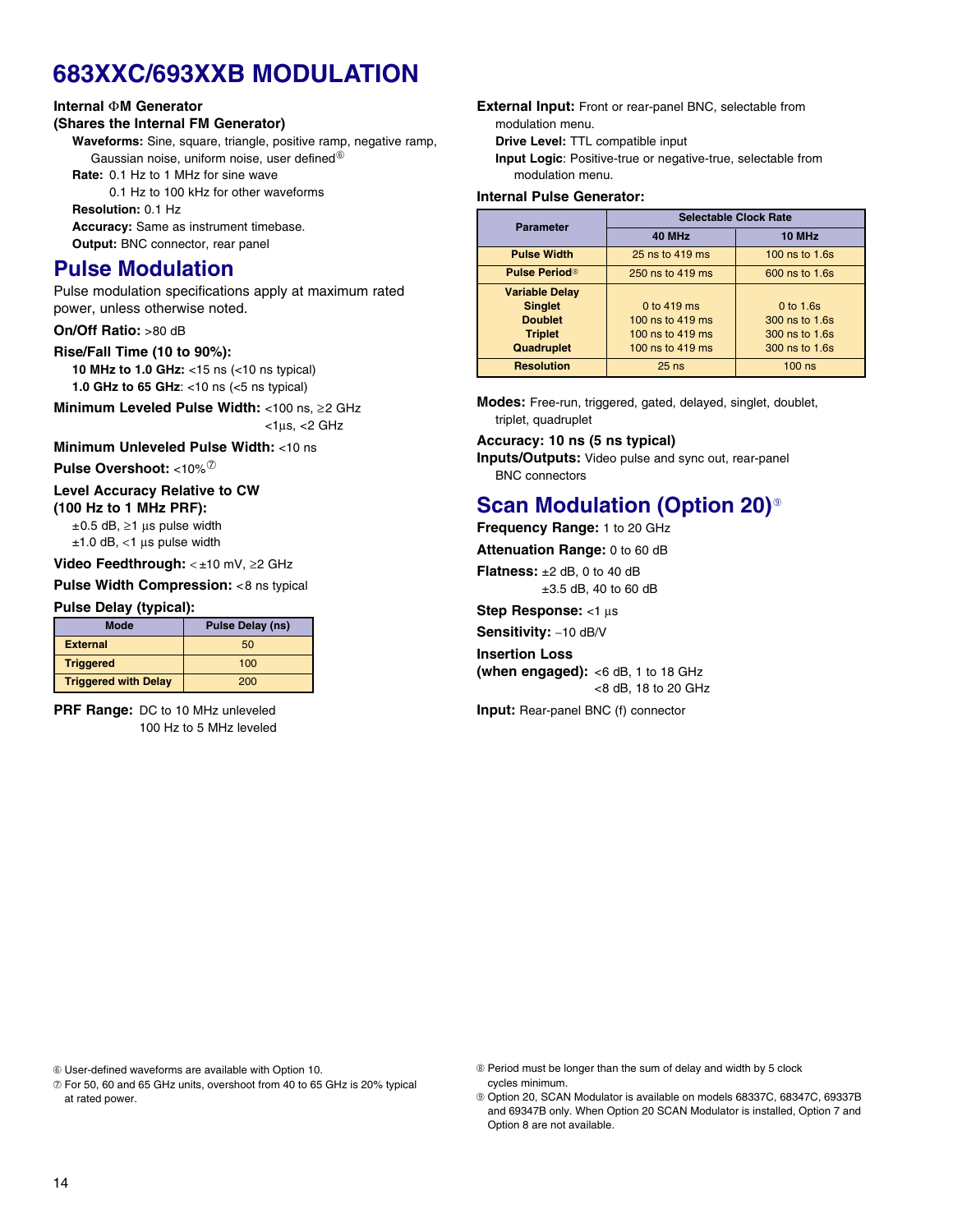# **DIGITAL DOWNCONVERTER SPECIFICATIONS (OPTION 21)**

# **RF Output**

**Frequency:** 10-2200 MHz

**Maximum Leveled Output Power:** +13 dBm, typically +19 dBm

# **Spectral Purity**

All specifications apply at +10 dBm output, unless otherwise noted.

**Harmonic and Harmonic Related:**

-40 dBc, ≤100 MHz

-50 dBc, >100 MHz

**Non-Harmonic Spurious**

-60 dBc

#### **AM Noise:**

Typically -145 dBm/Hz at 0 dBm output and offsets >5 MHz from carrier.

#### **Power Line and Fan-Related Spurious (dBc):**

| <b>Frequency Range</b>        | <b>Offset from Carrier</b> |               |
|-------------------------------|----------------------------|---------------|
|                               | $300 Hz$                   | $\geq$ 300 Hz |
| $≥10$ MHz to $≤500$ MHz       | $-68$                      | $-72$         |
| $>500$ MHz to $\leq 1050$ MHz | $-62$                      | $-72$         |
| >1050 MHz to $\leq$ 2200 MHz  | -56                        | -66           |

### **Pulse Modulation**

**On/Off Ratio:** >80 dB

**Minimum Leveled Pulse Width: 1 usec** 

#### **Level Accuracy**

#### **Relative to CW (100 Hz to 500 kHz PRF):** ± 0.5 dB

| <b>Frequency</b><br>Range        | <b>Rise and Fall</b><br>Time | <b>Overshoot</b> | Width<br><b>Compression</b> | Video<br>Feedthrough  |
|----------------------------------|------------------------------|------------------|-----------------------------|-----------------------|
| $>500$ to<br>≤2200 MHz           | 15 <sub>ns</sub>             | 10%              | $12$ ns <sup>*</sup>        | $±15$ mV*             |
| $>125$ to<br>$\leq$ 500 MHz      | $<$ 33 ns <sup>*</sup>       | $<11\%$ *        | $<$ 12 ns <sup>*</sup>      | $±70$ mV <sup>*</sup> |
| $>31.25$ to<br>≤125 MHz          | $< 90$ ns <sup>*</sup>       | $<22\%$ *        | $<$ 12 ns <sup>*</sup>      | $±130$ mV*            |
| $\geq 10$ to<br>$\leq$ 31.25 MHz | $<$ 400 ns <sup>*</sup>      | $< 33\%$ *       | $<$ 40 ns <sup>*</sup>      | $±70$ mV*             |

\*Typical

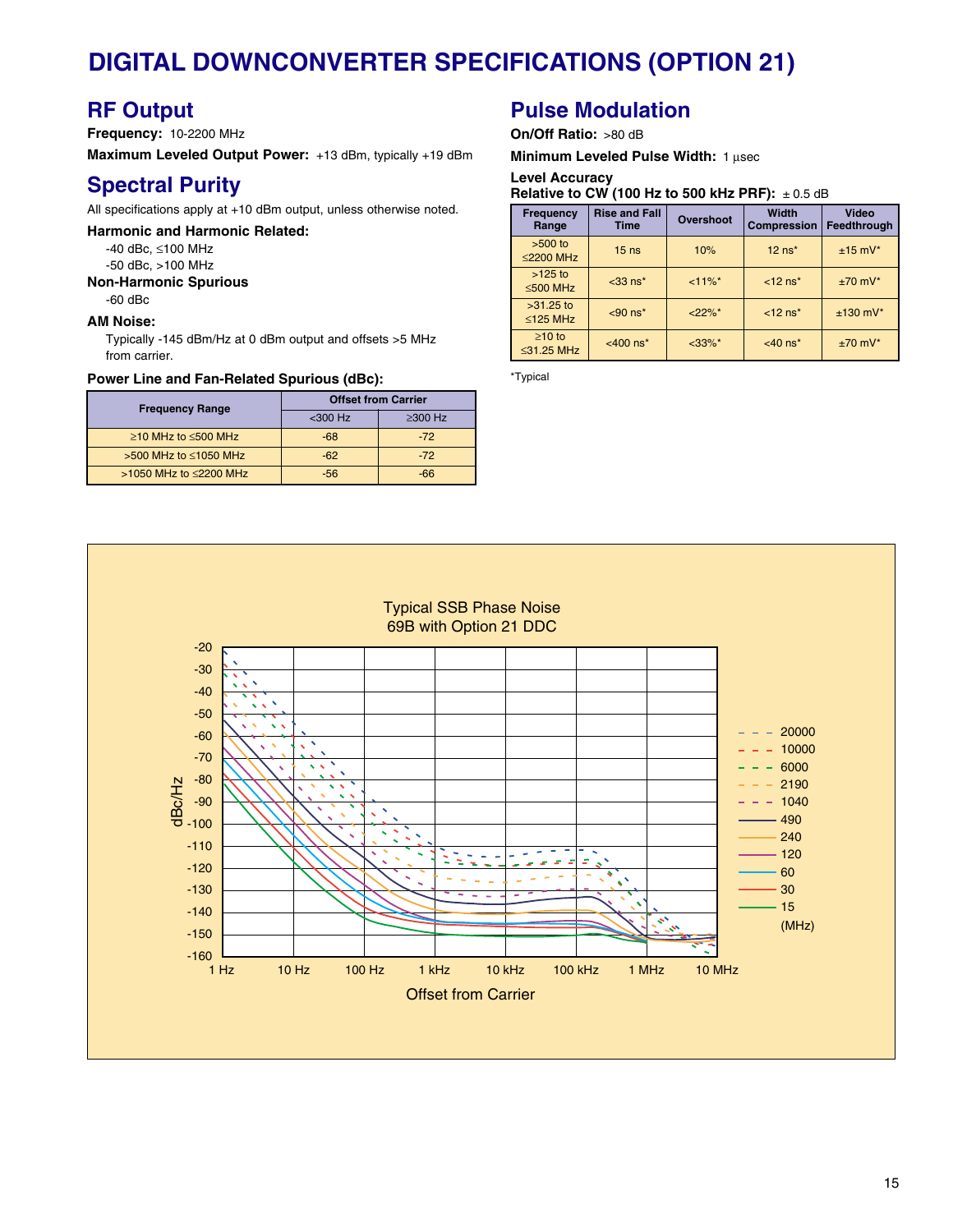# **DIGITAL DOWNCONVERTER SPECIFICATIONS**

#### **FM/**φ**M Specifications:**

69B synthesizers with Option 21 DDC produce output frequencies from 10 MHz to 2.2 GHz by dividing the YTO frequency by 2n. The divisor ranges from 2 at 2.2 GHz to 256 at 10-15.625 MHz. In FM and ΦM modes, FM deviation is divided as well, so deviation at the YTO is greater than at the RF output.

| <b>Frequency Range</b>     | Divide Radio, n |
|----------------------------|-----------------|
| $>10$ to $< 15.625$ MHz    | 256             |
| $>15.625$ to $<$ 31.25 MHz | 128             |
| $>31.25$ to $< 62.5$ MHz   | 64              |
| $>62.5$ to $<$ 125 MHz     | 32              |
| $>125$ to $<$ 250 MHz      | 16              |
| $>250$ to $< 500$ MHz      | 8               |
| $>500$ to $<$ 1050 MHz     | $\overline{4}$  |
| >1050 to ≤2200 MHz         | $\mathcal{P}$   |

#### **Frequency Modulation (for 691xxB):**

| <b>Parameter</b>            | <b>Modes</b>                                              | <b>Conditions</b>                                                                                                                | <b>Specification</b>                                                                                        |
|-----------------------------|-----------------------------------------------------------|----------------------------------------------------------------------------------------------------------------------------------|-------------------------------------------------------------------------------------------------------------|
| <b>Deviation</b>            | Locked<br><b>Unlocked Narrow</b><br><b>Unlocked Wide</b>  | Rate= 1 Hz to (Lesser of 500 kHz or 0.03* Fcarrier)<br>Rate= DC to (Lesser of 500 kHz or 0.03* Fcarrier)<br>Rate= $DC$ to 100 Hz | $\pm$ [Lesser of 10 MHz or 300 (mod rate)]/n<br>$\pm$ (10 MHz)/n<br>$\pm$ (100 MHz)/n                       |
| Bandwidth (3 dB)            | Locked<br><b>Unlocked Narrow</b><br><b>Unlocked Wide</b>  | 100 kHz rate<br>100 kHz rate<br>DC rate                                                                                          | 1 kHz to (Lesser of 500 kHz or 0.03*Fcarrier)<br>DC to (Lesser of 500 kHz or 0.03*Fcarrier)<br>DC to 100 Hz |
| <b>Flatness</b>             | Locked                                                    | Rate= 10 kHz to (Lesser of 1 MHz or 0.01*Fcarrier)                                                                               | $±1$ dB relative to 100 kHz rate                                                                            |
| Accuracy                    | <b>Locked and Unlocked Narrow</b>                         | Rate= 100 kHz, Sineware, Int. or 1Vpk Ext.                                                                                       | $10\%$ (5% typical)                                                                                         |
| <b>External Sensitivity</b> | <b>Locked and Unlocked Narrow</b><br><b>Unlocked Wide</b> |                                                                                                                                  | $\pm$ (10 kHz/V to 20 MHz/V)/n<br>$\pm$ (100 kHz/V to 100 MHz/V)/n                                          |

#### **Frequency Modulation (for 693xxB):**

| <b>Parameter</b>            | <b>Modes</b>                                                                        | <b>Conditions</b>                                                                                                                                                                 | <b>Specification</b>                                                                                                                                       |
|-----------------------------|-------------------------------------------------------------------------------------|-----------------------------------------------------------------------------------------------------------------------------------------------------------------------------------|------------------------------------------------------------------------------------------------------------------------------------------------------------|
| <b>Deviation</b>            | Locked<br>Locked Low-noise<br><b>Unlocked Narrow</b><br><b>Unlocked Wide</b>        | Rate= 1 kHz to (Lesser of 8 MHz or 0.03* Fcarrier)<br>Rate= 50 kHz to Lesser of 8 MHz or 0.03* Fcarrier)<br>Rate= DC to (Lesser of 8 MHz or 0.03* Fcarrier)<br>Rate= DC to 100 Hz | $\pm$ [Lesser of 10 MHz or 300*(mod rate)]/n<br>$\pm$ [Lesser of 10 MHz or 3*(mod rate)]/n<br>$\pm$ (10 MHz)/n<br>$\pm$ (100 MHz)/n                        |
| Bandwidth (3 dB)            | Locked<br><b>Locked Low-noise</b><br><b>Unlocked Narrow</b><br><b>Unlocked Wide</b> | 100 kHz rate<br>100 kHz rate<br>100 kHz rate<br>DC rate                                                                                                                           | 1 kHz to (Lesser of 10 MHz or 0.03*Fcarrier)<br>30 kHz to (Lesser of 10 MHz or 0.03*Fearrier)<br>DC to (Lesser of 10 MHz or 0.03*Fcarrier)<br>DC to 100 Hz |
| <b>Flatness</b>             | Locked                                                                              | Rate= 10 kHz to (Lesser of 1 MHz or 0.01*Fcarrier)                                                                                                                                | $±1$ dB relative to 100 kHz                                                                                                                                |
| Accuracy                    | Locked and Low-noise<br><b>Unlocked Narrow</b>                                      | Rate= 100 kHz, Sinewave, Int. or 1 Vpk Ext.                                                                                                                                       | $10\%$ (5% typical)                                                                                                                                        |
| <b>Incidental AM</b>        | Locked, Low-noise,<br><b>Unlocked Narrow</b>                                        | Rate and Dev. = Lesser of 1 MHz or 0.01*Fcarrier                                                                                                                                  | $<$ 2% typical                                                                                                                                             |
| <b>Harmonic Distortion</b>  | Locked                                                                              | Rate= 10 kHz, Dev.= $\pm$ (1 MHz)/n                                                                                                                                               | $< 1\%$                                                                                                                                                    |
| <b>External Sensitivity</b> | Locked<br><b>Locked Low-noise</b><br><b>Unlocked Narrow</b><br><b>Unlocked Wide</b> |                                                                                                                                                                                   | $\pm$ (10 kHz/V to 20 MHz/V)/n<br>$\pm$ (100 kHz/V to 100 MHz/V)/n                                                                                         |

#### **Phase Modulation:**

| <b>Parameter</b>            | <b>Modes</b>          | <b>Conditions</b>                                | <b>Specification</b>                                                   |
|-----------------------------|-----------------------|--------------------------------------------------|------------------------------------------------------------------------|
| <b>Deviation</b>            | <b>Narrow</b>         | Rate= DC to (Lesser of 8 MHz or 0.03* Fcarrier)  | $\pm$ [Lesser of 3 rad or (5 MHz)/(mod rate)]/n                        |
|                             | Wide                  | Rate= DC to (Lesser of 1 MHz or 0.03* Fcarrier)  | $\pm$ [Lesser of 400 rad or (10 MHz)/(mod rate)]/n                     |
| Bandwidth (3 dB)            | <b>Narrow</b>         | 100 kHz rate                                     | DC to (Lesser of 10 MHz or 0.03*Fearrier)                              |
|                             | Wide                  | 100 kHz rate                                     | DC to (Lesser of 1 MHz or 0.03*Fcarrier)                               |
| <b>Flatness</b>             | <b>Narrow</b>         | Rate= DC to (Lesser of 1 MHz or 0.01*Fcarrier)   | $±1$ dB relative to 100 kHz rate                                       |
|                             | Wide                  | Rate= DC to (Lesser of 500 kHz or 0.01*Fcarrier) | $±1$ dB relative to 100 kHz rate                                       |
| Accuracy                    | Narrow and Wide       | 100 kHz, Int. or 1 Vpk Ext., sine                | 10%                                                                    |
| <b>External Sensitivity</b> | <b>Narrow</b><br>Wide |                                                  | $\pm$ (0.0025 rad/V to 5 rad/V)/n<br>$\pm$ (0.25 rad/V to 500 rad/V)/n |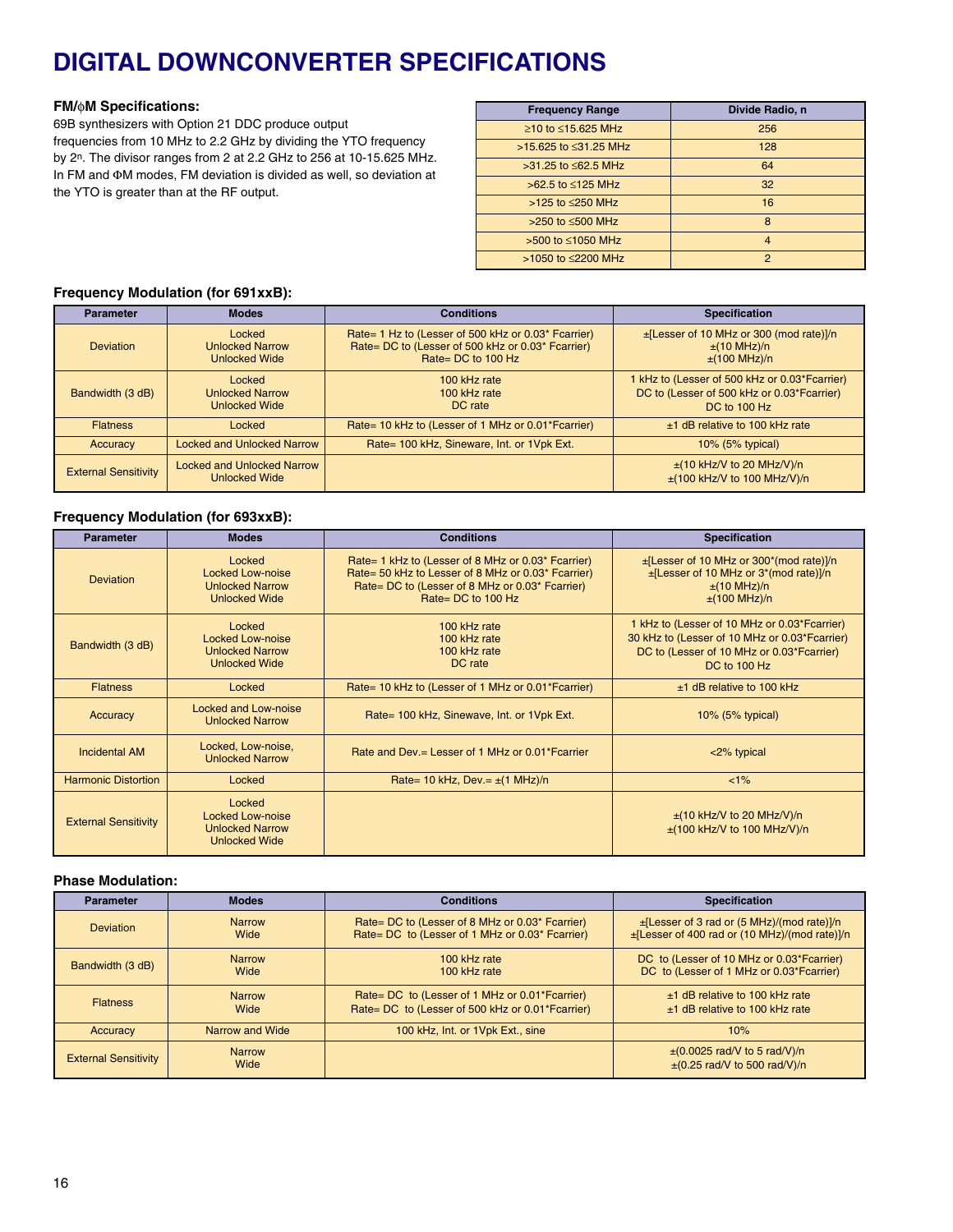# **Remote Operation**

All instrument functions, settings, and operating modes (except for power on/standby) are controllable using commands sent from an external computer via the GPIB (IEEE-488 interface bus).

#### **IEEE-488 Interface Function Subset:**

**Source Handshake:** SH1 **Acceptor Handshake:** AH1 **Talker:** T6 **Listener:** L4 **Service Request:** SR1 **Remote/Local:** RL1 **Parallel Poll:** PP1 **Device Clear:** DC1 **Device Trigger:** DT1 **Controller Capability:** C0, C1, C2, C3, C28 **Tri-State Driver:** E2

- **GPIB Status Annunciators:** When the instrument is operating in Remote, the GPIB status annunciators (listed below) will appear in a window on the front panel LCD.
	- **REMOTE:** Operating on the GPIB (all instrument front panel keys except for the SYSTEM key and the RETURN TO LOCAL soft-key will be ignored).
	- **LLO (LOCAL LOCKOUT):** Disables the RETURN TO LOCAL soft-key. Instrument can be placed in local mode only via GPIB or by cycling line power.
- **Command Structures:** The instrument responds to the published GPIB commands and responses of the Anritsu Models 6600, 6700, and 6XX00-series signal sources. When emulating another signal source, the instrument is limited to the capabilities, mnemonics, and parameter resolutions of the emulated instrument.

### **General**

- **Stored Setups:** Stores front panel settings and nine additional front-panel setups in a non-volatile RAM. A system menu allows saving and recalling of instrument setups. Whenever the instrument is turned on, control settings come on at the same functions and values existing when the instrument was turned off.
- **Memory Sequencing Input:** Accepts a TTL low-level signal to sequence through nine stored setups. AUX I/O connector, rear panel.
- **Self-Test:** Instrument self-test is performed when the SELF TEST soft-key is selected. If an error is detected, an error message is displayed in a window on the LCD identifying the probable cause.
- **Secure Mode:** Disables all frequency, power level, and modulation state displays. Stored setups saved in secure mode remain secured when recalled. Mode selectable from a system menu and GPIB.
- **System Reset:** Returns instrument parameters to predefined default states or values. Any pending GPIB I/O is aborted. Selectable from the system menu.

**Master/Slave Operation:** Allows two 68xxxC or 69xxxB output signals to be swept with a user-selected frequency offset. One unit controls the other via AUX I/O and SERIAL I/O connections.

**User Level Flatness Correction:** Allows user to calibrate out path loss due to external switching and cables via entered power table from a GPIB power meter or calculated data. Supported power meters are Anritsu ML243xA, ML4803A and HP 437B, 438A, 70100A. Five user tables are available at up to 801 points/table.

#### **Warm Up Time :**

**From standby:** 30 minutes

**From cold start (0**°**C):** 120 hours to achieve specified aging day frequency stability. Instruments disconnected from AC power for more than 72 hours require 30 days to return to specified aging.

**Power:** 90−132 Vac or 180-264 Vac, 49–440 Hz, 400 VA maximum

**Standby:** With ac line power connected, unit is placed in standby when front panel power switch is released from the OPERATE position.

**Weight:** 23 kg maximum

**Dimensions:** 133 H x 429 W x 597 D mm

#### **RF Output Connector:**

Type K female, ≤40 GHz models Type V female, >40 GHz models

### **Environmental**

**Storage Temperature Range:** –40°C to +75°C

**Operating Temperature Range:** 0°C to +50°C

**Relative Humidity:** 5% to 95% at 40°C

**Altitude:** 4,600 meters, 43.9 cm Hg.

**EMI:** Meets the emission and immunity requirements of EN55011:1991/CISPR-11:1990 Group 1 Class A EN50082-1:1997/

> EN 61000-4-2:1995 - 4 kV CD, 8 kV AD EN61000-4-3:1997 − 3 V/m ENV50204 – 3 V/m EN61000-4-4: 1995 − 0.5 kV SL, 1 kV PL EN61000-4-5:1995 − 1 kV − 2 kV L-E

MIL-STD-461C Part 2 REO1, REO2, CEO1, CEO3, CSO1, CSO2, CSO6, RSO3.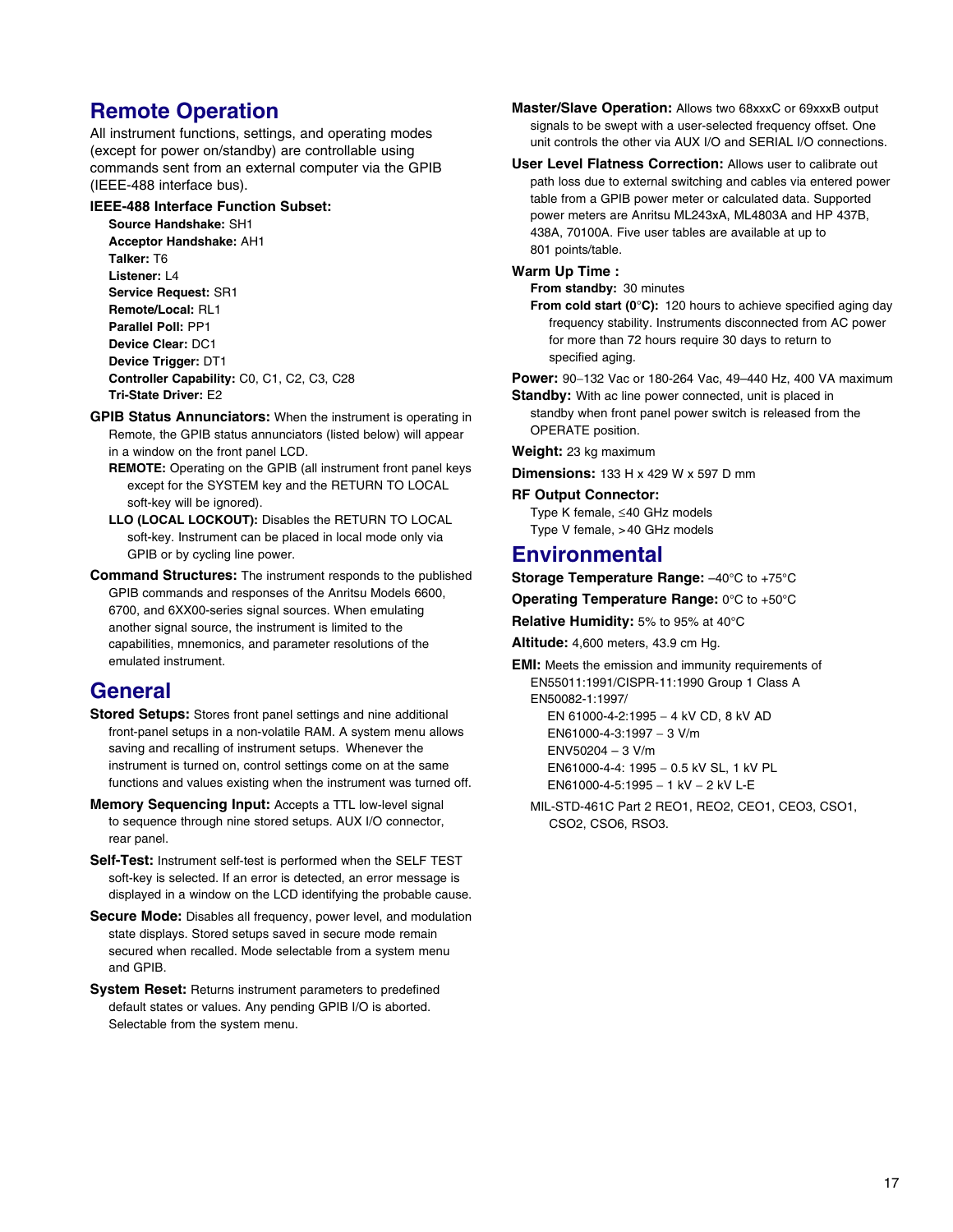# **INPUTS AND OUTPUTS**

| <b>Input/Output Connectors</b> |                                   |                                                          |                                                        |
|--------------------------------|-----------------------------------|----------------------------------------------------------|--------------------------------------------------------|
| Nomenclature                   | <b>Type</b>                       | Location                                                 | <b>Applicable Models</b>                               |
| AM IN                          | <b>BNC</b>                        | <b>Front and Rear Pane</b>                               | 68100C and 68300C<br>69100B and 69300B                 |
| <b>FM IN</b>                   | <b>BNC</b>                        | <b>Front and Rear Panel</b>                              | 68100C and 68300C<br>69100B and 69300B                 |
| $\Box$ IN                      | <b>BNC</b>                        | <b>Front and Rear Panel</b>                              | 68100C and 69100B                                      |
| <b>PULSE TRIG IN</b>           | <b>BNC</b>                        | <b>Front and Rear Panel</b>                              | 68300C and 69300B                                      |
| <b>EXT ALC IN</b>              | <b>BNC</b>                        | <b>Front and Rear Panel</b>                              | 68000C, 68100C and 68300C<br>69000B, 69100B and 69300B |
| <b>RF OUTPUT</b>               | <b>K-Connector</b><br>V-Connector | <b>Standard-Front Pane</b><br><b>Option 9-Rear Panel</b> | 68000C, 68100C and 68300C<br>69000B, 69100B and 69300B |
| 10 MHz REF IN                  | <b>BNC</b>                        | <b>Rear Panel</b>                                        | 68000C, 68100C and 68300C<br>69000B, 69100B and 69300B |
| 10 MHz REF OUT                 | <b>BNC</b>                        | <b>Rear Panel</b>                                        | 68000C, 68100C and 68300C<br>69000B, 69100B and 69300B |
| <b>HORIZ OUT</b>               | <b>BNC</b>                        | <b>Rear Panel</b>                                        | 68000C, 68100C and 68300C<br>69000B, 69100B and 69300B |
| AM OUT                         | <b>BNC</b>                        | <b>Rear Panel</b>                                        | 68300C and 69300B                                      |
| <b>FM OUT</b>                  | <b>BNC</b>                        | <b>Rear Panel</b>                                        | 68300C and 69300B                                      |
| <b>PULSE VIDEO OUT</b>         | <b>BNC</b>                        | <b>Rear Panel</b>                                        | 68300C and 69300B                                      |
| <b>PULSE SYNC OUT</b>          | <b>BNC</b>                        | <b>Rear Panel</b>                                        | 68300C and 69300B                                      |
| AUX I/O                        | 25-pin D-type                     | <b>Rear Panel</b>                                        | 68000C, 68100C and 68300C<br>69000B, 69100B and 69300B |
| <b>SERIAL I/O</b>              | <b>RJ45</b>                       | <b>Rear Panel</b>                                        | 68000C, 68100C and 68300C<br>69000B, 69100B and 69300B |
| IEEE-488 GPIB                  | Type 57                           | <b>Rear Panel</b>                                        | 68000C, 68100C and 68300C<br>69000B, 69100B and 69300B |

- **AM IN:** Accepts an external signal to amplitude modulate the RF output signal. Front or rear-panel input, 50Ω or 600Ω impedance, both selectable from front-panel modulation menu.
- **FM IN:** Accepts an external signal to frequency modulate the RF output signal. Front or rear-panel input, 50 $Ω$  or 600 $Ω$  impedance, both selectable from front-panel modulation menu.
- **IN:** Accepts an external TTL compatible signal to pulse modulate the RF output signal. Front or rear-panel input, selectable from front-panel modulation menu.
- **PULSE TRIG IN:** Accepts an external TTL compatible signal to pulse modulate the RF output signal or trigger or gate the internal pulse generator. Front or rear-panel input, selectable from frontpanel modulation menu.
- **EXT ALC IN (External ALC Input):** Provides for leveling the RF output signal externally with either a detector or power meter.
- **RF OUTPUT:** Provides for RF output from 50Ω impedance source. K or V Connector, female. Option 9 moves the RF Output connector to the rear panel.
- **10 MHz REF IN:** Accepts an external 10 MHz ±100 Hz, 0 to +10 dBm time-base signal. Automatically disconnects the internal high-stability time-base option, if installed. 50Ω impedance.
- **10 MHz REF OUT:** Provides a 0.5V p-p, AC coupled, 10 MHz signal derived from the internal frequency standard. 50Ω impedance.

**HORIZ OUT (Horizontal Sweep Output):** Provides 0V at the beginning and +10V at end of sweep, regardless of sweep width. In CW mode, the voltage is proportional to frequency between 0V at low end and +10V at the high end of range. In CW mode, if CW RAMP is enabled, a repetitive 0V to +10V ramp is provided.

- **AM OUT:** Provides video modulating signal from internal AM generator.
- **FM OUT:** Provides video modulating signal from internal FM generator.
- **PULSE VIDEO OUT:** Provides video modulating signal from internal pulse generator or external pulse input.
- **PULSE SYNC OUT:** Provides a TTL compatible signal synchronized to the internal pulse modulation output.
- **AUX I/O (Auxiliary Input/Output):** Provides for most of the front and rear panel BNC connections through a single, 25-pin, D-type connector. Supports master-slave operation with another 68XXXC or 69XXXB synthesizer or allows for a single-cable interface with the Model 56100A Scalar Network Analyzer and other ANRITSU instruments. Provides V/GHz and Sequential Sync Connection.
- **SERIAL I/O (Serial Input/Output):** Provides access to RS-232 terminal ports to support service and calibration functions, and master/slave operation.
- **IEEE-488 GPIB:** Provides input/output connections for the General Purpose Interface Bus (GPIB).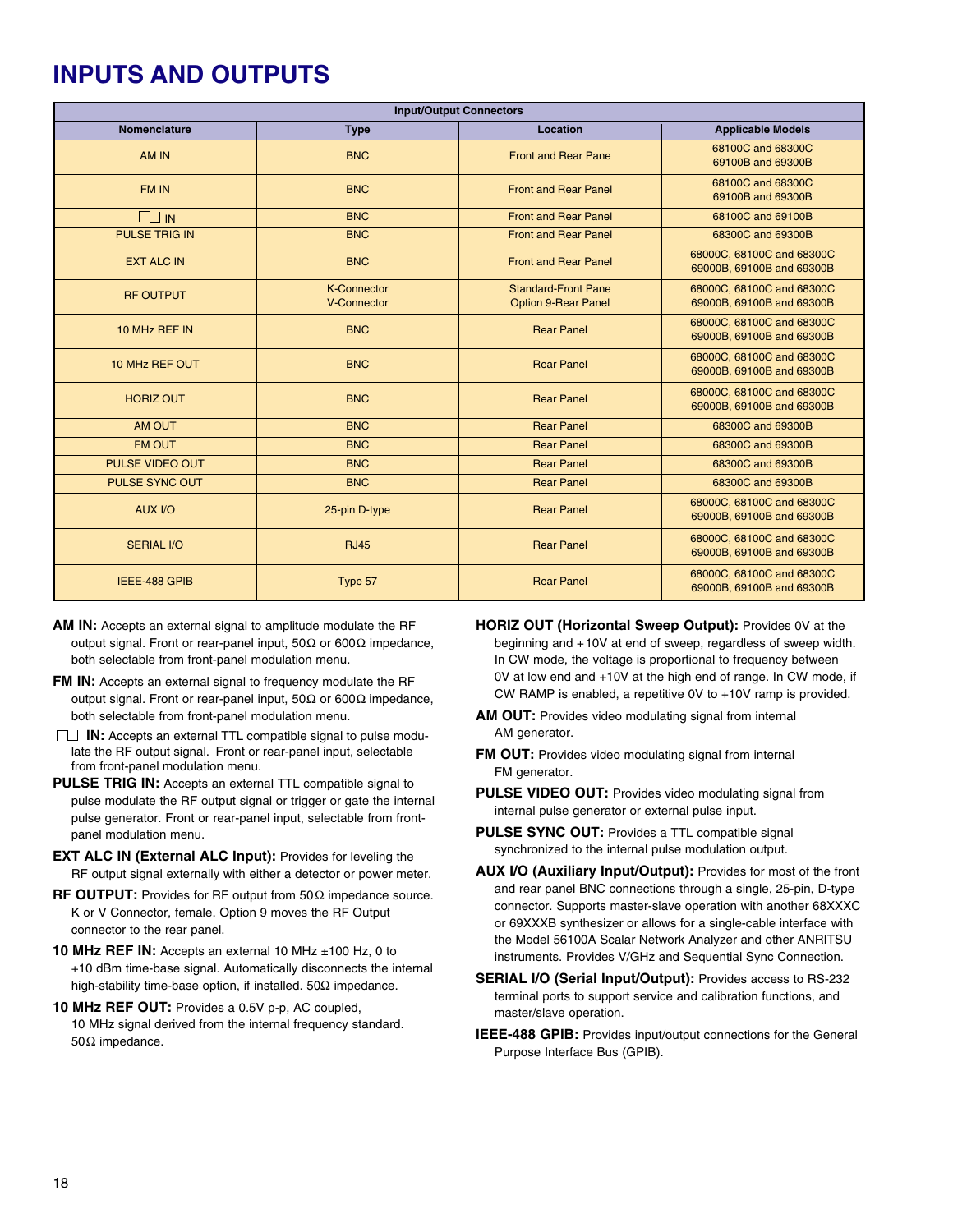

*Rear panel Inputs/Outputs*

# **Millimeter Wave Multipliers**

54000-4WRxx and 54000-5WRxx multipliers provide 50 to 110 GHz outputs when driven by a 68xxxC or 69xxxB synthesizer. 54000-4WRxx multipliers are self-contained with internal isolators for improved source match. 54000-5WRxx adds a reference coupler and detector for leveling the output via the synthesizer's external leveling circuitry. Integral filters provide excellent spurious performance.

|                                                                         | 54000-4WR15, 54000-5WR15                     | 54000-4WR10, 54000-5WR10                       |
|-------------------------------------------------------------------------|----------------------------------------------|------------------------------------------------|
| <b>Frequency</b>                                                        | 50-75 GHz                                    | 75-110 GHz                                     |
| Waveguide                                                               | <b>WR15</b>                                  | <b>WR10</b>                                    |
| Flange                                                                  | <b>UG-387/U</b>                              | <b>UG-385/U</b>                                |
| <b>Source Match</b>                                                     | <1.7 typical                                 | <1.7 typical                                   |
| <b>Output Power</b>                                                     | $0.0$ dBm $(+4$ dBm typical)                 | $-5$ dBm $(+1$ dBm typical)                    |
| <b>Power Flatness, Unleveled</b>                                        | $±3.0$ dB typical                            | $±3.0$ dB typical                              |
| Power Flatness, Leveled (54000-5WRxx)                                   | $±1.0$ dB typical                            | $±1.0$ dB typical                              |
| Power Leveling Range (54000-5WRxx)                                      | 10 dB typical                                | 10 dB typical                                  |
| <b>Required Input Frequency</b>                                         | 12.75 to 18.75 GHz                           | 12.75 to 18.34 GHz                             |
| <b>Multiplication Factor</b>                                            | x4                                           | x6                                             |
| <b>Frequency Accuracy</b>                                               | <b>Synthesizer Accuracy x4</b>               | <b>Synthesizer Accuracy x6</b>                 |
| <b>Frequency Resolution</b>                                             | <b>Synthesizer Resolution x4</b>             | <b>Synthesizer Resolution x6</b>               |
| <b>Filters</b><br>FL <sub>1</sub><br>FL <sub>2</sub><br>FL <sub>3</sub> | 50 to 75 GHz<br>50 to 58 GHz<br>57 to 75 GHz | 75 to 110 GHz<br>75 to 92 GHz<br>89 to 110 GHz |
| <b>Spurious</b><br>with FL2, FL3<br>with FL1                            | $-50$ dBc<br>-20 dBc typical                 | $-50$ dBc<br>$-20$ dBc typical                 |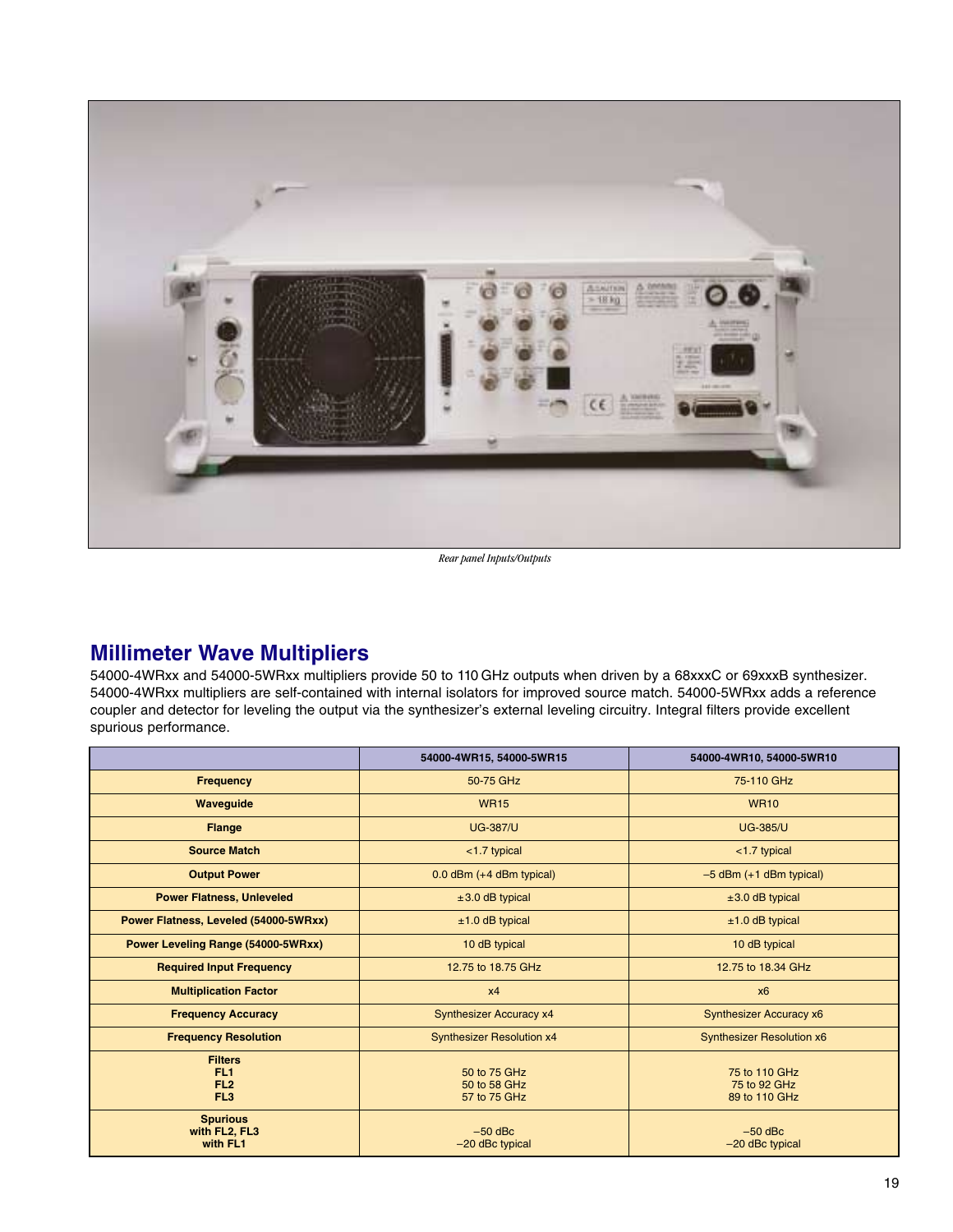# **ORDERING INFORMATION**

### **Models**

#### **Synthesized CW Generators**

| 68017C, 0.01 to 8.4 GHz | 69017B, 0.01 to 8.4 GHz |
|-------------------------|-------------------------|
| 68037C, 2 to 20 GHz     | 69037B, 2 to 20 GHz     |
| 68047C, 0.01 to 20 GHz  | 69047B, 0.01 to 20 GHz  |
| 68067C, 0.01 to 40 GHz  | 69067B, 0.01 to 40 GHz  |
| 68077C, 0.01 to 50 GHz  | 69077B, 0.01 to 50 GHz  |
| 68087C, 0.01 to 60 GHz  | 69087B, 0.01 to 60 GHz  |
| 68097C, 0.01 to 65 GHz  | 69097B, 0.01 to 65 GHz  |

#### **Synthesized Signal Generators**

| 68117C, 0.01 to 8.4 GHz | 69117B, 0.01 to 8.4 GHz |
|-------------------------|-------------------------|
| 68137C, 2 to 20 GHz     | 69137B, 2 to 20 GHz     |
| 68147C, 0.01 to 20 GHz  | 69147B, 0.01 to 20 GHz  |
| 68167C, 0.01 to 40 GHz  | 69167B, 0.01 to 40 GHz  |
| 68177C, 0.01 to 50 GHz  | 69177B, 0.01 to 50 GHz  |
| 68187C, 0.01 to 60 GHz  | 69187B, 0.01 to 60 GHz  |
| 68197C, 0.01 to 65 GHz  | 69197B, 0.01 to 65 GHz  |
|                         |                         |

#### **Synthesized High Performance Signal Generators**

| 68317C, 0.01 to 8.4 GHz | 69317B, 0.01 to 8.4 GHz |
|-------------------------|-------------------------|
| 68337C, 2 to 20 GHz     | 69337B, 2 to 20 GHz     |
| 68347C, 0.01 to 20 GHz  | 69347B, 0.01 to 20 GHz  |
| 68367C, 0.01 to 40 GHz  | 69367B, 0.01 to 40 GHz  |
| 68377C, 0.01 to 50 GHz  | 69377B, 0.01 to 50 GHz  |
| 68387C, 0.01 to 60 GHz  | 69387B, 0.01 to 60 GHz  |
| 68397C, 0.01 to 65 GHz  | 69397B, 0.01 to 65 GHz  |

### **Options**

- **Option 1, Rack Mounting:** Rack mount kit containing a set of track slides (90˚ tilt capability), mounting ears, and front panel handles to let the instrument be mounted in a standard 48 cm equipment rack.
- **Option 2A, Step Attenuator:** Adds a 10 dB/step attenuator for models having a high-end frequency of ≤20 GHz. Rated RF output power is reduced.
- **Option 2B, Step Attenuator:** Adds a 10 dB/step attenuator for models having a high-end frequency of ≤ 40 GHz. Rated RF output power is reduced.
- **Option 2C, Step Attenuator:** Adds a 10 dB/step attenuator for models having a high-end frequency of ≤ 50 GHz. Rated RF output power is reduced.
- **Option 2D, Step Attenuator:** Adds a 10 dB/step attenuator for models having a high-end frequency of ≤ 60 GHz. Rated RF output power is reduced.
- **Option 2E, Electronic Step Attenuator:** Adds a 10 dB/step electronic attenuator for models having a high-end frequency of ≤8.4 GHz. Rated RF output power is reduced.
- **Option 2F, Electronic Step Attenuator:** Adds a 10 dB/step electronic attenuator for models having a high-end frequency of ≤20 GHz. Rated RF output power is reduced.
- **Option 6, Phase Modulation (**Φ**M) (683xxC and 693xxB):** Provides phase modulation capability. FM input, FM output and FM generator become FM/ΦM input, FM/ΦM output and FM/ΦM generator.
- **Option 7, Delete AM/FM Generators (683xxC and 693xxB):** Deletes the internal AM and FM generators. External AM and FM capability remains unchanged. (Not available in combination with Option 8 or Option 20.)

**Option 8, Internal Power Measurement (683xxC and 693xxB):** Adds an internal power measurement function that is compatible with Anritsu 560-7, 5400-71 or 6400-71 series detectors. (Not available in combination with Option 7)

**Option 9, Rear Panel RF Output:** Moves RF output connector to the rear panel.

**Option 10, User-defined Modulation Capability (683xxC, and 693xxB):** Provides user-defined waveform capability. Requires controller (not included). Includes cable and Windows® based software.

- **Option 11, 0.1 Hz Frequency Resolution:** Provides frequency resolution of 0.1 Hz.
- **Option 14, Anritsu 360B VNA Compatibility:**

Modifies rack mounting hardware to mate the unit in an Anritsu 360B VNA console.

- **Option 15A, High Power Output (680xxC, 681xxC, 690xxB and 691xxB):** Adds high power RF components to the instrument in the 2−20 GHz frequency range.
- **Option 15B, High Power Output (683xxC and 693xxB):** Adds high-power RF components to the instrument in the 2–20 GHz frequency range.
- **Option 16, High Stability Time Base:** Adds an ovenized, 10 MHz crystal oscillator as a high-stability time base. Derate phase noise specification at 10 Hz offset by 8 dB.
- **Option 17A, Delete Front Panel (68100C, 68300C, 69100B and 69300B):** Deletes the front panel for use in remote control applications where a front panel display and keyboard control are not needed.
- **Option 17B, Delete Front Panel (68000C and 69000B):** Deletes the front panel for use in remote control applications where a front panel display and keyboard control are not needed.
- **Option 18, mmWave Bias Output:** Adds rear panel bias output to drive 54000-xWRxx millimeter wave source modules. BNC Twinax connector. (Not available in combination with Option 20.)
- **Option 19, SCPI Programmability:** Adds GPIB command mnemonics complying with Standard Commands for Programmable Instruments (SCPI), Version 1993.0. SCPI programming complies with IEEE 488.2–1987.
- **Option 20, SCAN Modulator:** Adds an internal SCAN modulator for simulating high-depth amplitude modulated signals in models 68337C, 68347C, 69337B and 69347B only. Requires an external modulating signal input. (Not available in combination with Option 7, Option 18, or Option 22.)

#### **Option 21A, (690xxB, 691xxB):**

Low Phase Noise, Non-pulsed Digital Downconverter replaces standard analog downconverter on units with low frequency limit of 10 MHz. CW only from 10 MHz to 2.2 GHz

**Option 21B, (693xxB):** Low Phase Noise, Pulsed Digital Downconverter replaces standard analog downconverter on units with low frequency limit of 10 MHz. CW with pulse modulation from 10 MHz to 2.2 GHz

#### **Option 22, 0.1 Hz to 10 MHz Audio Frequency:**

Adds CW and step sweep frequency coverage below 10 MHz. No modulation is available below 10 MHz. Derate output power by 1 dB for ≤20 GHz and 2 dB for >20 GHz (Not available in combination with Option 20.)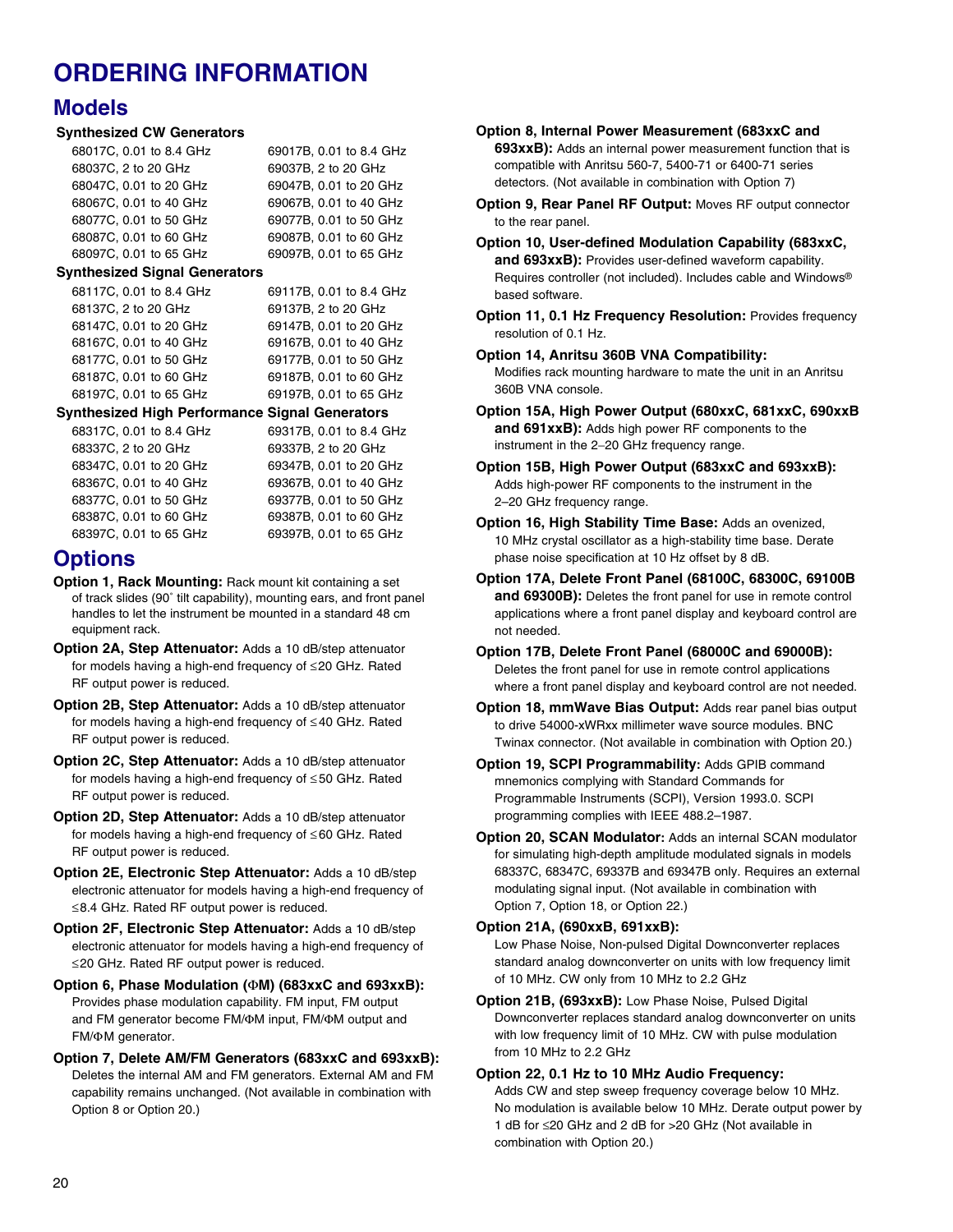# **Accessories**

| <b>34RKNF50</b> | DC to 20 GHz, Ruggedized Type N female<br>adapter for units with a K Connector output.                                                                                                        |
|-----------------|-----------------------------------------------------------------------------------------------------------------------------------------------------------------------------------------------|
| <b>34RVNF50</b> | DC to 20 GHz, Ruggedized Type N female<br>adapter for units with a V Connector output.                                                                                                        |
| <b>34VKF50</b>  | DC to 46 GHz, V male-to-K female<br>Precision Adapter.                                                                                                                                        |
| ND36329         | MASTER/SLAVE interface cable set.                                                                                                                                                             |
| D37178-2        | Protective front panel cover.                                                                                                                                                                 |
| 760-177         | Transit case.                                                                                                                                                                                 |
| 2300-218        | Anritsu Power Tools: Provides Comprehensive<br>interface dll's to be used as drivers for any<br>Windows <sup>®</sup> based application. Includes driver<br>for National Instruments LabView®. |
| 806-90          | AUX I/O Cable, 25 pin to BNC: Provides<br>BNC access to V/GHz and Sequential Sync<br>connections and other AUX I/O datalines.                                                                 |

# **Millimeter Wave Accessories**<br>54000-4WR15 50 to 75 GHz. V Band X4 Multiplie

50 to 75 GHz, V Band X4 Multiplier-Source Module (includes A36599 power cable and 3 filters). **54000-5WR15** 50 to 75 GHz, V Band X4 Multiplier-Source Module with internal reference coupler/detector (includes A36599 power cable, 3 filters, and 560-10BX-2 detector adapter cable). **54000-4WR10** 75-110 GHz, W Band X6 Multiplier-Source Module (includes A36599 power cable and 3 filters). **54000-5WR10** 75-110 GHz, W Band X6 Multiplier-Source Module with internal reference coupler/detector (includes A36599 power cable, 3 filters, and 560-10BX-2 detector adapter cable). **N120-6** Semi-rigid cable, N(m) to N(m), 15 cm long, connects synthesizer's RF output to multiplier's RF input. (Also requires 34RKNF50 or 34RVNF50 Adapter).

# **Upgrades**

Economical upgrades are available to upgrade any model to any higher performing model or to upgrade 68xxxC synthesizers to 69xxxB synthesizers. Consult Anritsu for details.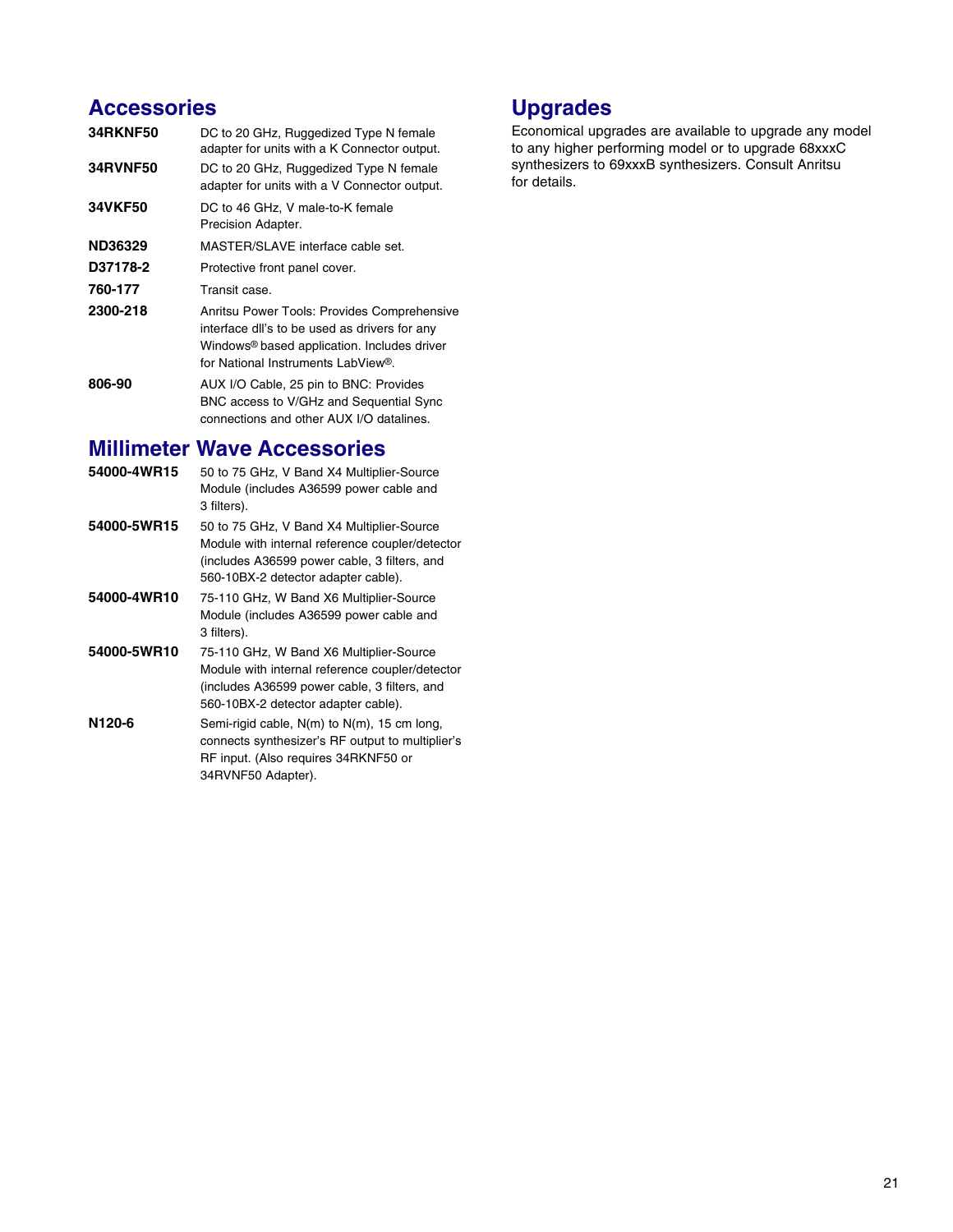#### 68C/69B Family Synthesizers Product Selection Table

| <b>Features</b>                   | 68000C<br><b>CW</b><br>Generator | 69000B<br>cw<br>Generator | 68100C<br>Signal<br>Generator | 69100B<br>Signal<br>Generator | 68300C<br><b>High Performance</b><br><b>Signal Generator</b> | 69300B<br><b>High Performance</b><br><b>Signal Generator</b> |
|-----------------------------------|----------------------------------|---------------------------|-------------------------------|-------------------------------|--------------------------------------------------------------|--------------------------------------------------------------|
| Ultra Low $\Phi$ Noise            |                                  | ✓                         |                               | ✓                             |                                                              | ✓                                                            |
| <b>Step Sweep</b>                 | $\checkmark$                     | $\checkmark$              | $\checkmark$                  | ✓                             | $\checkmark$                                                 | $\checkmark$                                                 |
| <b>Analog Sweep</b>               |                                  |                           | ✓                             | ✓                             | $\checkmark$                                                 | $\checkmark$                                                 |
| <b>Power Sweep</b>                | $\checkmark$                     | $\checkmark$              | $\checkmark$                  | ✓                             | $\checkmark$                                                 | $\checkmark$                                                 |
| <b>Alternate Sweep</b>            | ✓                                | ✓                         | $\checkmark$                  | ✓                             | $\checkmark$                                                 | $\checkmark$                                                 |
| Master/Slave                      | ✓                                | J                         | $\checkmark$                  | $\checkmark$                  | $\checkmark$                                                 | $\checkmark$                                                 |
| <b>AM</b>                         |                                  |                           | Ext                           | Ext                           | Int/Ext                                                      | Int/Ext                                                      |
| <b>FM</b>                         |                                  |                           | Ext                           | Ext                           | Int/Ext                                                      | Int/Ext                                                      |
| $\Phi$ M                          |                                  |                           |                               |                               | Option 6                                                     | Option 6                                                     |
| <b>Pulse Modulation</b>           |                                  |                           | Ext                           | Ext                           | Int/Ext                                                      | Int/Ext                                                      |
| AM Scan (1-20 GHz)                |                                  |                           |                               |                               | Option 20                                                    | Option 20                                                    |
| <b>Internal Power Measurement</b> |                                  |                           |                               |                               | Option 8                                                     | Option 8                                                     |

#### 68C/69B Family Synthesizers Model Summary

| <b>Frequency Range</b>        | <b>CW Generators</b> |        | <b>Signal Generators</b> |        | <b>High Performance Signal Generators</b> |        |
|-------------------------------|----------------------|--------|--------------------------|--------|-------------------------------------------|--------|
| 0.01 to 8.4 GHz*              | 68017C               | 69017B | 68117C                   | 69117B | 68317C                                    | 69317B |
| 2 to 20 GHz                   | 68037C               | 69037B | 68137C                   | 69137B | 68337C                                    | 69337B |
| 0.01 to 20 GHz*               | 68047C               | 69047B | 68147C                   | 69147B | 68347C                                    | 69347B |
| $0.01$ to 40 GHz <sup>*</sup> | 68067C               | 69067B | 68167C                   | 69167B | 68367C                                    | 69367B |
| 0.01 to 50 GHz*               | 68077C               | 69077B | 68177C                   | 69177B | 68377C                                    | 69377B |
| $0.01$ to 60 GHz <sup>*</sup> | 68087C               | 69087B | 68187C                   | 69187B | 68387C                                    | 69387B |
| 0.01 to 65 GHz*               | 68097C               | 69097B | 68197C                   | 69197B | 68397C                                    | 69397B |

\* Optional frequency extension down to 0.1Hz is available

#### *To Select the optimum source for your application:*

- *1) On the top table, select the feature set you require.*
- *2) Staying in the same column, look down to the second table and select your required frequency range. This is the model you require.*
- *3) If your needs expand in the future, don't worry. Economical upgrades can expand your synthesizer's capabilities to fit your future needs.*